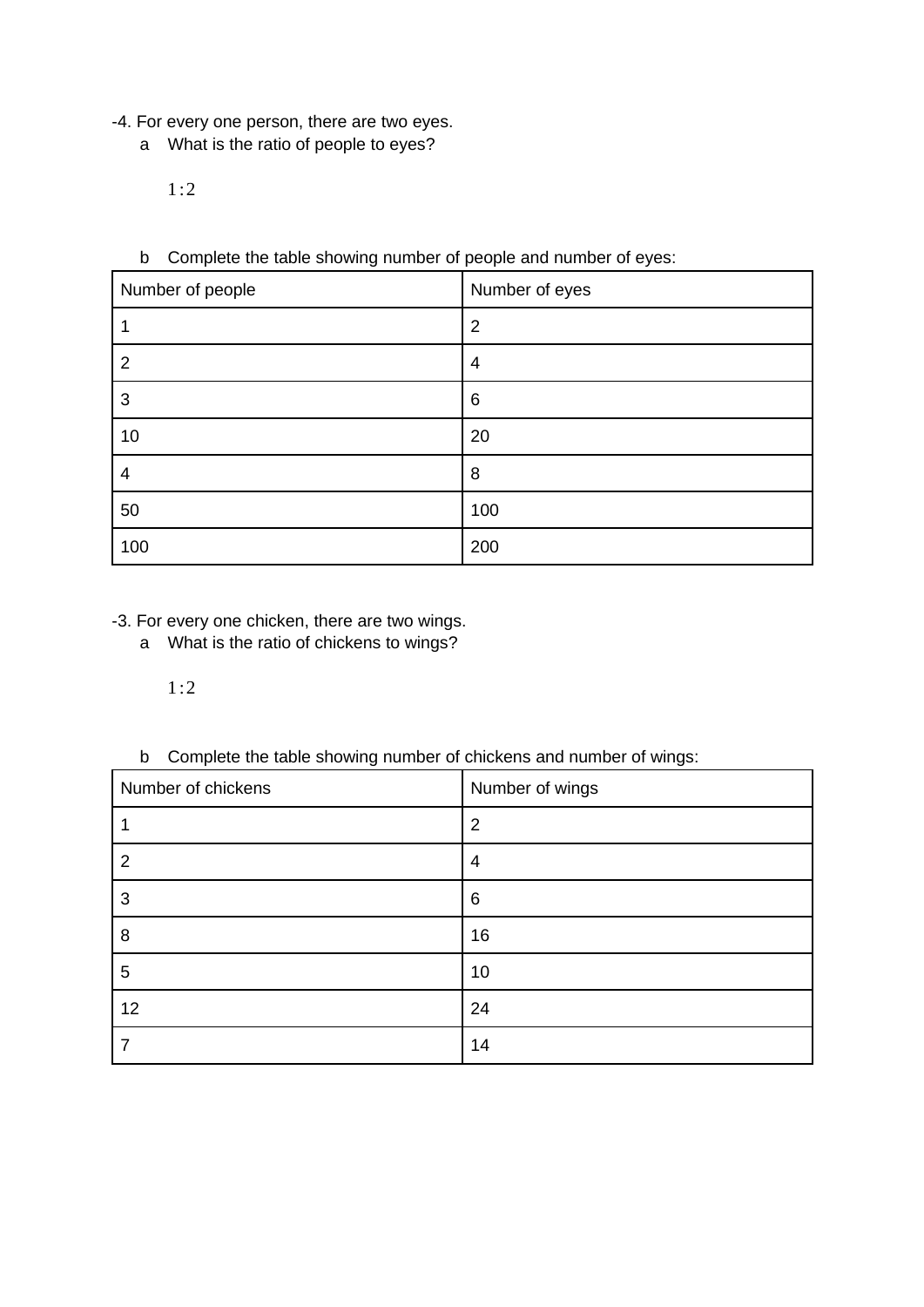-2.9 Aunt Agatha is mixing a bucket of lime cordial. For every one part of cordial, ten parts of water must be used.

- a What is the ratio of cordial to water?  $1:10$
- b What is the ratio of water to cordial?  $10:1$

#### c Complete the table showing amount of cordial and amount of water

| Amount of cordial (ml) | Amount of water (ml) |
|------------------------|----------------------|
| 1                      | 10                   |
| $\overline{2}$         | 20                   |
| 3                      | 30                   |
| 10                     | 100                  |
| 20                     | 200                  |
| 50                     | 500                  |
| 100                    | 1000                 |

-2.8 Aunt Agatha wants to share some muffins between her two nephews. She wants the first nephew to receive twice as many muffins as the second nephew.

- a In what ratio must aunt Agatha share the muffins?  $2:1$
- b Complete the table showing how many muffins each nephew should receive:

| Total number of muffins | Muffins for nephew 1 | Muffins for nephew 2 |
|-------------------------|----------------------|----------------------|
| 3                       | 2                    |                      |
| 6                       | 4                    | 2                    |
| 9                       | 6                    | 3                    |
| 12                      | 8                    | 4                    |
| 15                      | 10                   | 5                    |
| 18                      | 12                   | 6                    |
| 21                      | 14                   | 7                    |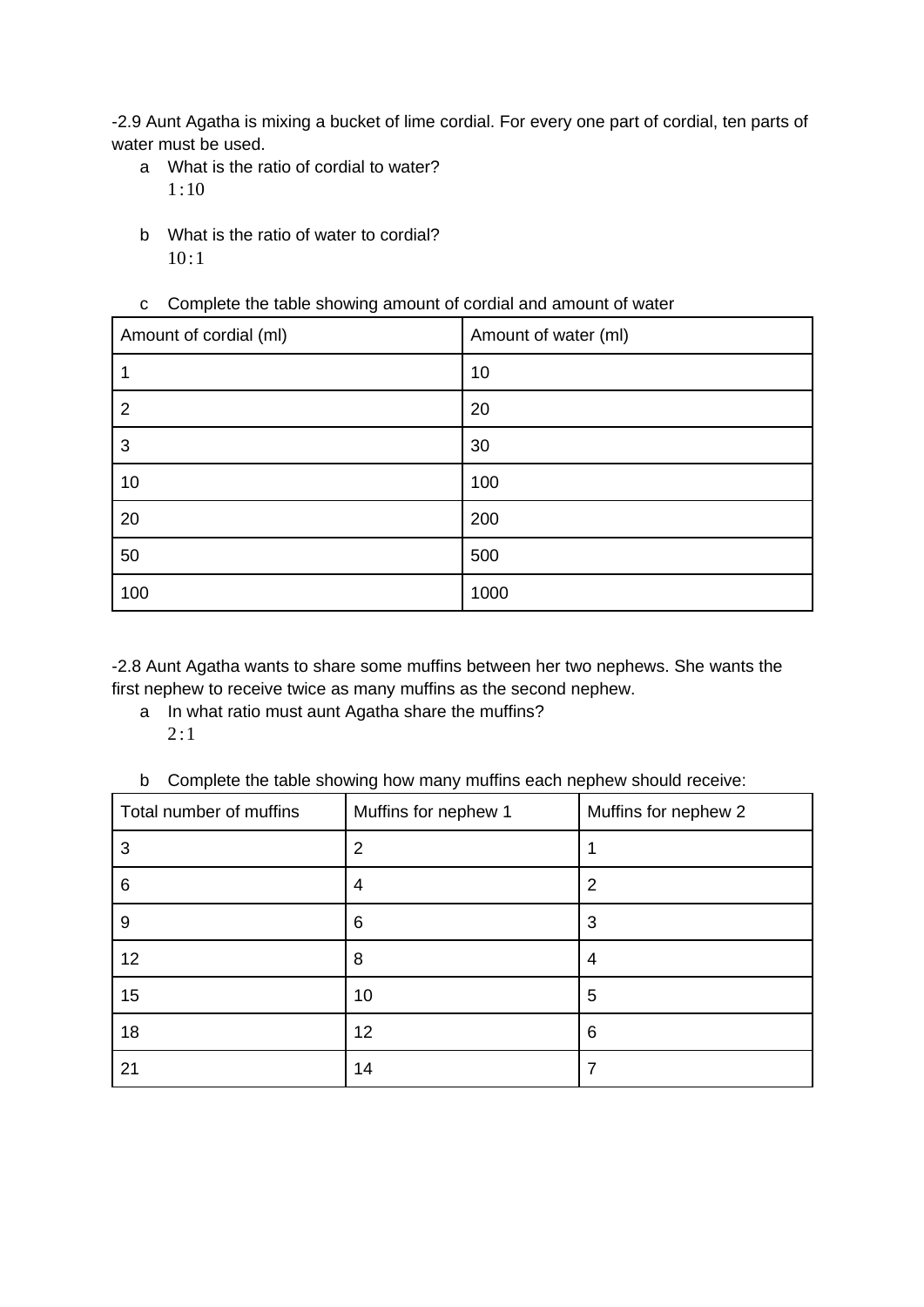|                | -2. Share each number in the given ratio: |                  |        |
|----------------|-------------------------------------------|------------------|--------|
| 2,1:1          | $4,1:1$ 6,1:1                             | 8, 1:1           | 4, 4   |
| 1, 1           | 2, 2                                      | 3, 3             |        |
| 3, 1:2         | $6, 1:2$ $9, 1:2$                         | 12, 1:2          | 4,8    |
| 1, 2           | 2, 4                                      | 3, 6             |        |
| 4, 1:3         | 8,1:3 12,1:3                              | 16, 1:3          | 4, 12  |
| 1, 3           | 2,6                                       | 3, 9             |        |
| 3,2:1          | $6,2:1$ $9,2:1$                           | 12, 2:1          | 8, 4   |
| 2, 1           | 4, 2                                      | 6, 3             |        |
| 4, 3:1         | 8,3:1 12,3:1                              | 16, 3:1          | 12, 4  |
| 3, 1           | 6, 2                                      | 8, 3             |        |
| 5,2:3          | $10,2:3$ $15,2:3$                         | 20, 2:3          | 8, 12  |
| 2, 3           | 4,6                                       | 6, 9             |        |
| 7, 5:2         | $14,5:2$ $21,5:2$                         | 28, 1:2          | 20, 8  |
| 5, 2           | 10, 4                                     | 15, 6            |        |
| 8, 1:3<br>2, 6 | 16, 1:3<br>24, 1:3<br>4, 12               | 32, 1:3<br>6, 18 | 8, 24  |
| 9,2:1<br>6, 3  | 18, 2:1<br>27, 2:1<br>12, 6               | 36, 2:1<br>18, 9 | 8, 4   |
| 7, 3:4<br>3, 4 | 14, 3:4<br>21, 3:4<br>6, 8                | 28, 3:4<br>9, 12 | 12, 16 |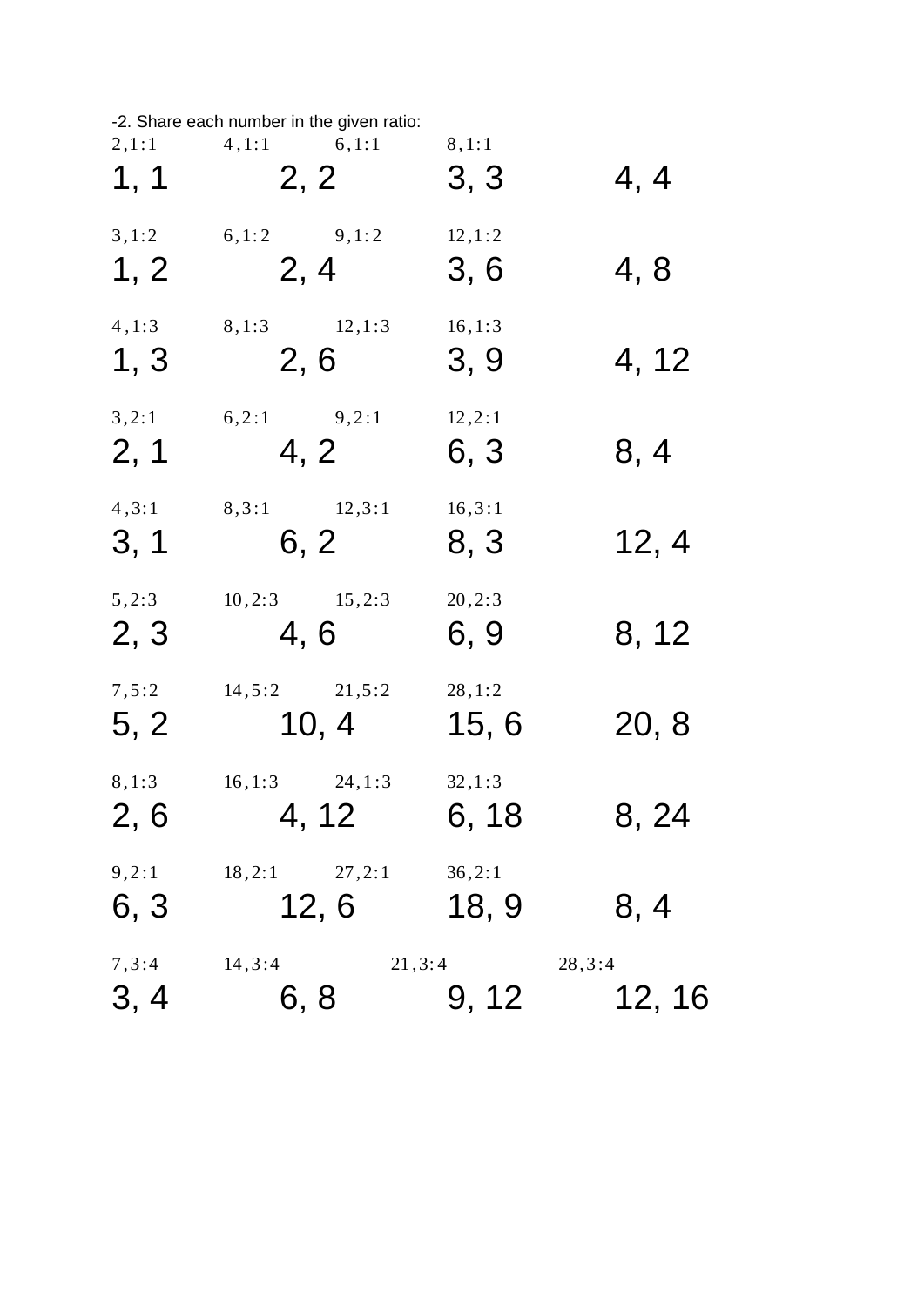| -1. Simplify the ratios |     |        |     |        |        |
|-------------------------|-----|--------|-----|--------|--------|
| 2:2                     |     | 3:3    |     | 4:4    | 5:5    |
| 1:1                     | 1:1 |        | 1:1 | 1:1    |        |
| 4:2                     |     | 6:2    |     | 8:2    | 10:2   |
| 2:1                     | 3:1 |        | 4:1 | 5:1    |        |
| 2:4                     |     | 2:6    |     | 2:8    | 2:10   |
| 1:2                     | 1:3 |        | 1:4 | 1:5    |        |
| 6:3                     |     | 9:3    |     | 12:3   | 15:3   |
| 2:1                     | 3:1 |        | 4:1 | 5:1    |        |
| 6:6                     |     | 12:6   |     | 18:6   | 24:6   |
| 1:1                     | 2:1 |        | 3:1 | 4:1    |        |
| 3:6                     |     | 9:6    |     | 15:6   | 21:6   |
| 1:2                     | 3:2 |        | 5:2 | 7:2    |        |
| 2:6                     |     | 8:6    |     | 14:6   | 20:6   |
| 1:3                     | 4:3 |        | 7:3 | 10:3   |        |
| 6:4                     |     | 10:4   |     | 10:6   | 10:8   |
| 3:2                     | 5:2 |        | 5:3 | 5:4    |        |
| 9:6                     |     | 15:6   |     | 15:9   | 15:12  |
| 3:2                     | 5:2 |        | 5:3 | 5:4    |        |
| 60:60                   |     | 120:60 |     | 180:60 | 240:60 |
| 1:1                     | 2:1 |        | 3:1 | 4:1    |        |
| 30:60                   |     | 90:60  |     | 150:60 | 210:60 |
| 1:2                     | 3:2 |        | 5:2 | 7:2    |        |
| 20:60                   |     | 80:60  |     | 140:60 | 200:60 |
| 1:3                     | 4:3 |        | 7:3 | 10:3   |        |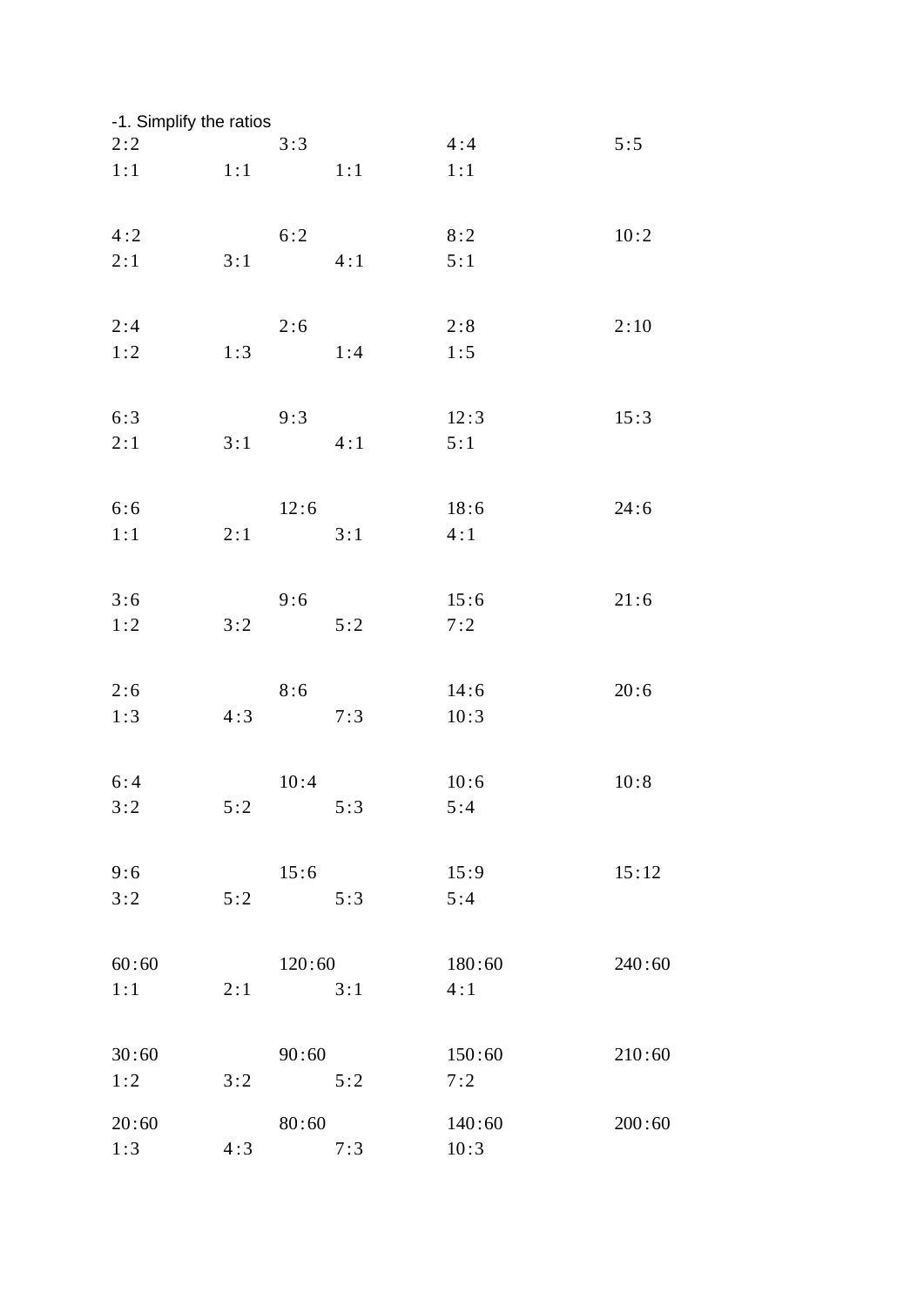Complete the table showing the ratio of red counters to blue counters in a magician's bag--the first row has been completed for you!



| $\ddot{\phantom{0}}$ | $\sim$ $\sim$            |                        |
|----------------------|--------------------------|------------------------|
| <b>Red Counters</b>  | Blue counters            | Ratio in simplest form |
| $\mathbf 1$          | $\mathbf 1$              | 1:1                    |
| $\mathbf{1}$         | $\overline{c}$           | 1:2                    |
| $\mathbf 1$          | 3                        | 1:3                    |
| $1\,$                | $\pmb{4}$                | 1:4                    |
| $\overline{c}$       | $\mathbf 1$              | 2:1                    |
| $\frac{1}{2}$        | $\overline{c}$           | $1:1$                  |
| $\frac{1}{2}$        | 3                        | 2:3                    |
| $\overline{c}$       | $\pmb{4}$                | 1:2                    |
| $\mathbf{3}$         | $\mathbf{1}$             | 3:1                    |
| $\mathsf{3}$         | $\overline{c}$           | 3:2                    |
| $\mathsf 3$          | 3                        | 1:1                    |
| $\sqrt{3}$           | $\overline{\mathcal{L}}$ | 3:4                    |
| $\overline{4}$       | $\mathbf 1$              | 4:1                    |
| $\sqrt{4}$           | $\overline{c}$           | 2:1                    |
| $\overline{4}$       | 3                        | 4:3                    |
| $\overline{4}$       | $\overline{\mathbf{4}}$  | 1:1                    |
| $36\,$               | 6                        | 6:1                    |
| $\mathbf{1}$         | $\,6$                    | 1:6                    |
| $\mathbf{1}$         | 6                        | 1:6                    |
|                      |                          |                        |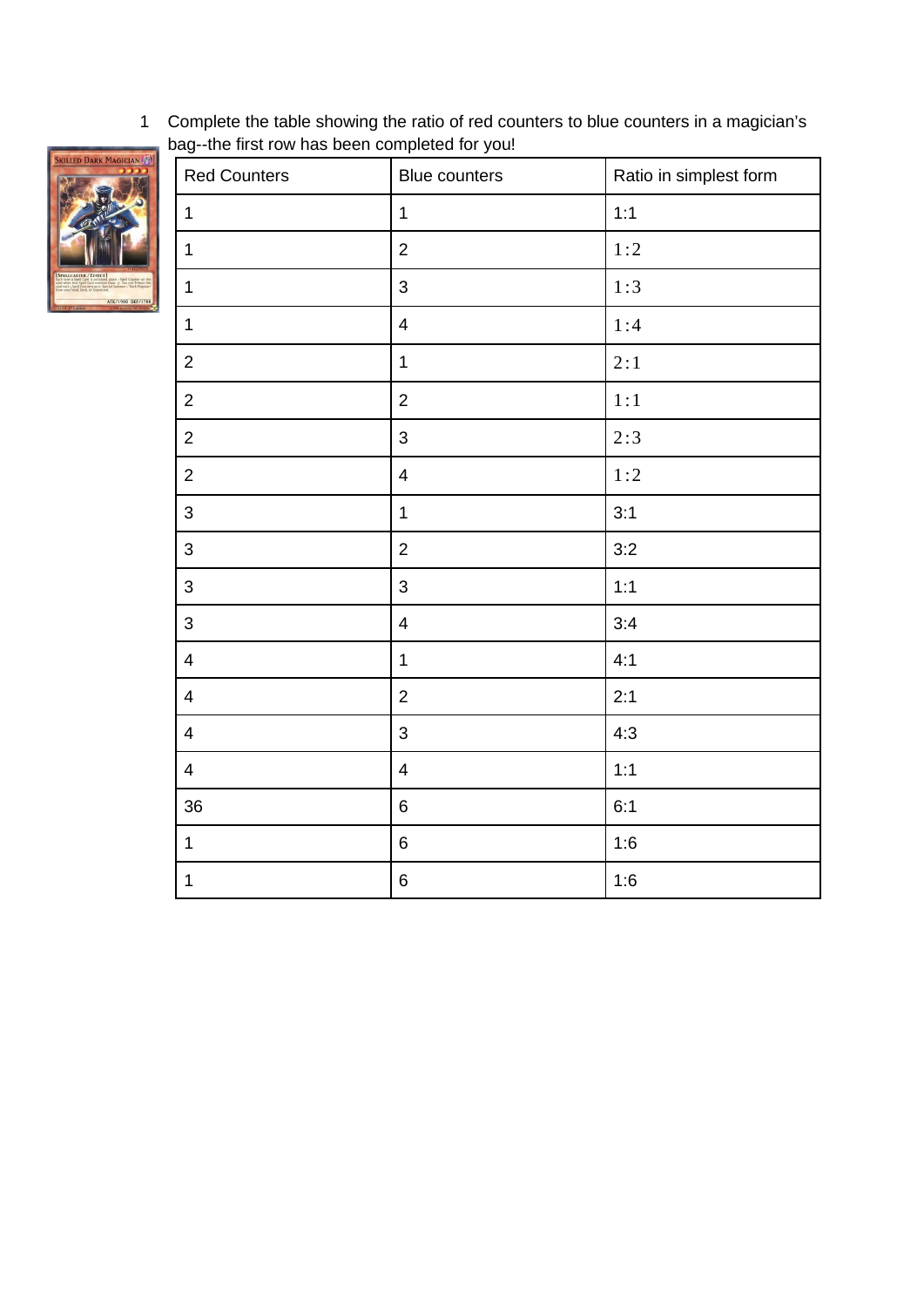2 Complete the table showing the ratio of prize bulls to farmers at some popular farming events. Note that the first row has been completed for you!



| Event                                | Prize bulls | Farmers | Ratio in simplest form |
|--------------------------------------|-------------|---------|------------------------|
| <b>Border Union</b><br>Show          | 100         | 100     | 1:1                    |
| Royal Lancashire<br>Show             | 100         | 200     | 1:2                    |
| Royal Cheshire<br><b>County Show</b> | 100         | 300     | 1:3                    |
| Southern<br><b>Agricultural Show</b> | 100         | 400     | 1:4                    |
| Cockermouth<br>Show                  | 200         | 100     | 2:1                    |
| <b>Carnwath Show</b>                 | 200         | 200     | 1:1                    |
| <b>Turriff Show</b>                  | 100         | 300     | 1:3                    |
| <b>Tockwith Show</b>                 | 300         | 400     | 3:4                    |
| Herefordshire<br><b>Country Fair</b> | 200         | 300     | 2:3                    |
| Cheshire Game &<br>Angling Fair      | 400         | 600     | 2:3                    |
| Fermanagh County<br>Show             | 300         | 300     | 1:1                    |
| North Devon Show                     | 600         | 400     | 3:2                    |
| <b>Cartmel Show</b>                  | 4000        | 2500    | 8:5                    |
| <b>Black Isle Show</b>               | 4000        | 2000    | 2:1                    |
| <b>Burwarton Show</b>                | 4000        | 7000    | 4:7                    |
| <b>Honiton Show</b>                  | 4000        | 400     | 10:1                   |
| <b>Dumfries Show</b>                 | 3000        | 1000    | 3:1                    |
| <b>Taunton Flower</b><br>Show        | 1000        | 200     | 5:1                    |
| <b>Hinderwell Show</b>               | 3333        | 6666    | 1:2                    |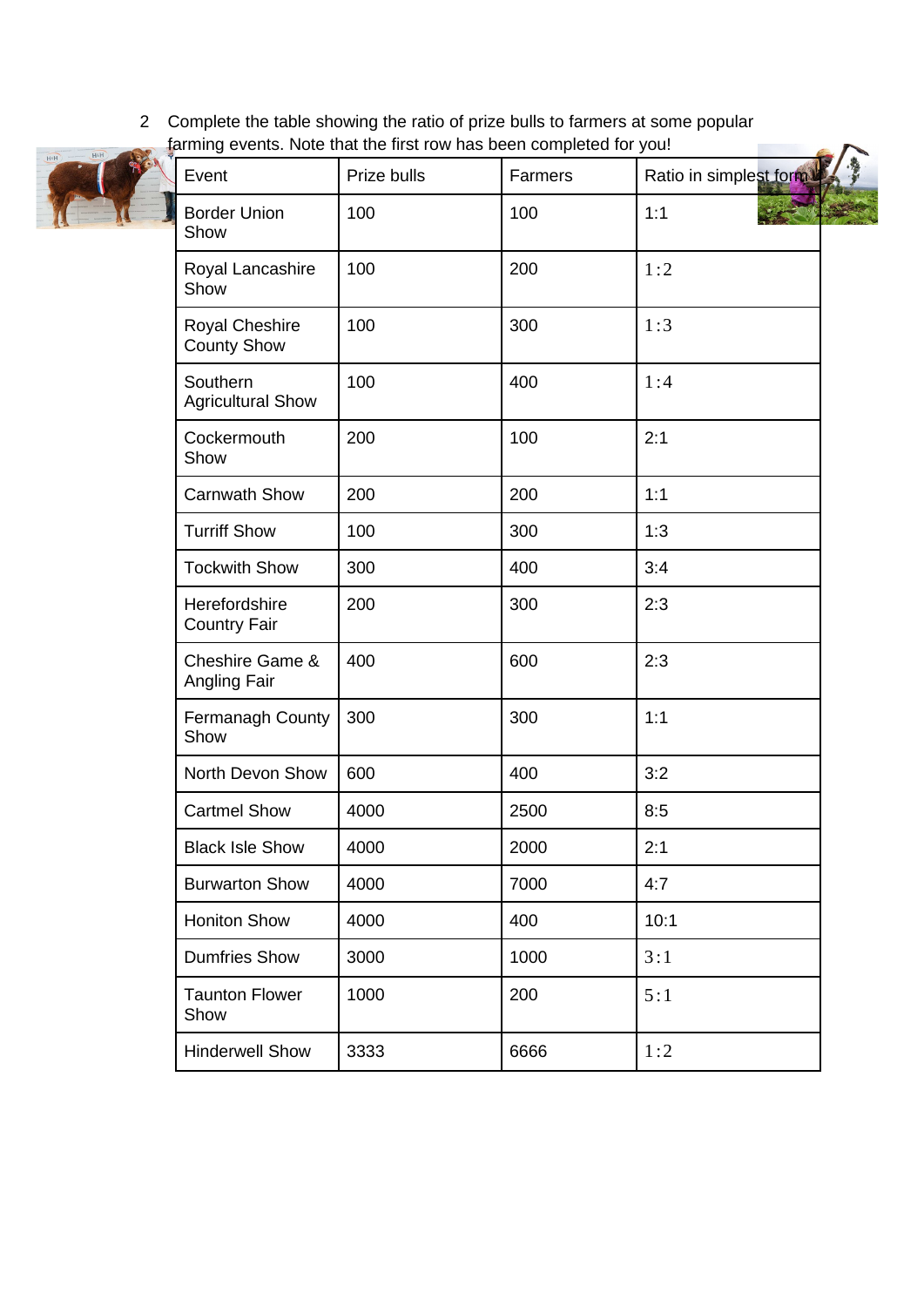Complete the table showing the ratio of red socks to blue socks to green socks in a clown's bedroom. The first row has already been completed!

| Red socks      | <b>Blue socks</b> | Green socks    | Ratio in simplest<br>form |
|----------------|-------------------|----------------|---------------------------|
| $\mathbf{1}$   | $\mathbf{1}$      | $\mathbf{1}$   | 1:1:1                     |
| $1\,$          | $\overline{2}$    | $\mathbf{1}$   | 1:2:1                     |
| $\mathbf 1$    | 3                 | $\mathbf{1}$   | 1:3:1                     |
| $\overline{2}$ | $\overline{4}$    | $\overline{2}$ | 1:2:1                     |
| $\overline{2}$ | $\mathbf{1}$      | $\mathbf{1}$   | 2:1:1                     |
| $\overline{2}$ | $\overline{2}$    | $\overline{2}$ | 1:1:1                     |
| $\overline{2}$ | 3                 | $\overline{4}$ | 2:3:4                     |
| $\mathbf{2}$   | $\pmb{4}$         | $\,6$          | 1:2:3                     |
| 3              | $\mathbf 1$       | $\overline{c}$ | 3:1:2                     |
| 3              | $\overline{2}$    | $\mathbf{1}$   | 3:2:1                     |
| 3              | 3                 | 3              | 1:1:1                     |
| 3              | $\overline{4}$    | $\mathbf 1$    | 3:4:1                     |
| $\overline{4}$ | $\mathbf{1}$      | $\mathbf{1}$   | 4:1:1                     |
| $\overline{4}$ | $\overline{2}$    | $\overline{2}$ | 2:1:1                     |
| $\overline{4}$ | 3                 | $\mathbf{1}$   | 4:3:1                     |
| $\overline{4}$ | $\overline{4}$    | $\overline{4}$ | 1:1:1                     |
| 36             | $6\phantom{a}$    | 3              | 6:1:1                     |
| $\mathbf 1$    | $6\phantom{a}$    | $\mathbf{1}$   | 1:6:1                     |
| $\mathbf 1$    | $\,6$             | $\mathbf 1$    | 1:6:1                     |

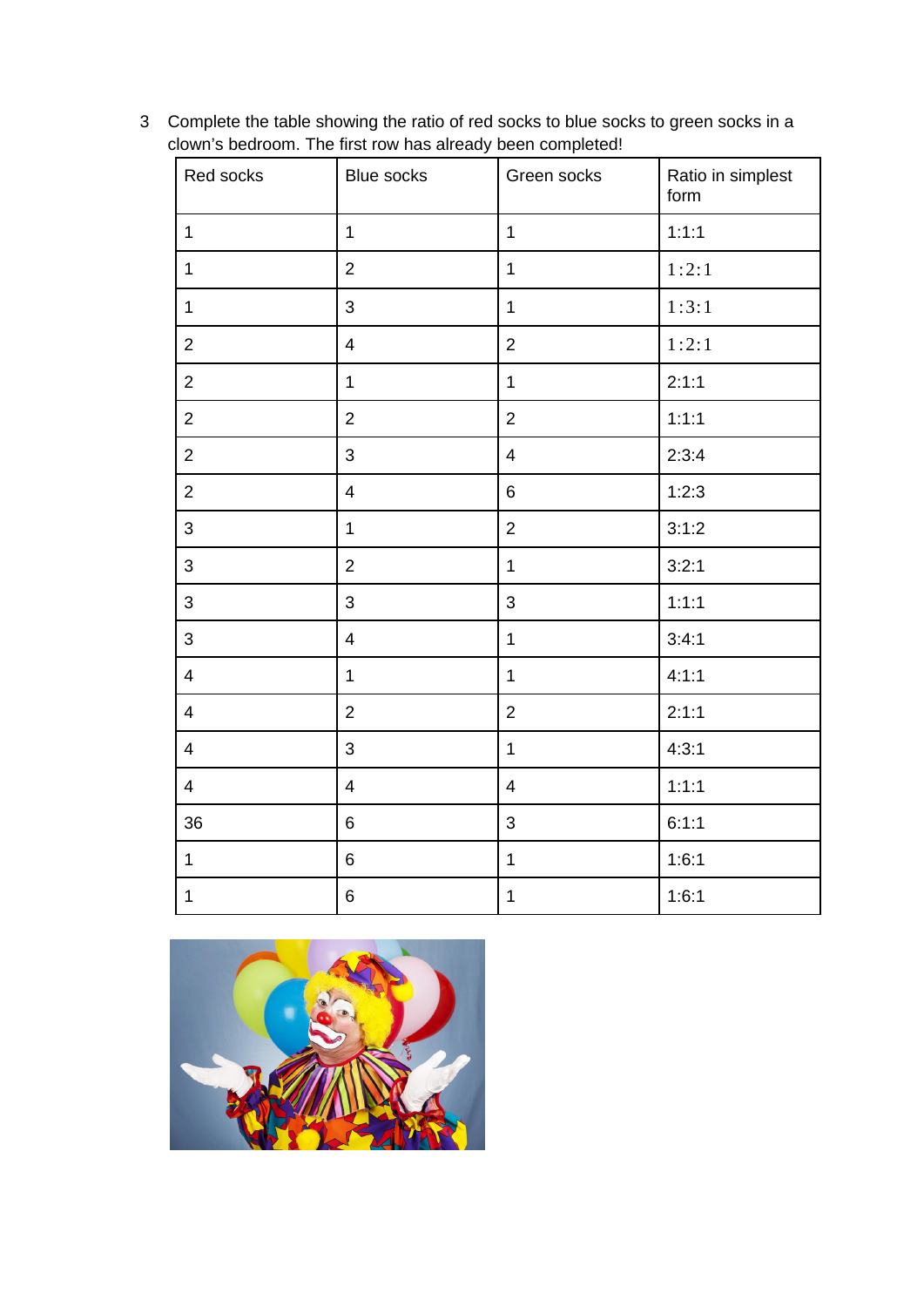Complete the table with ratios in their simplest form. The table shows ratios of the numbers of cakes of each flavour entered at a recent baking competition. This problem may appear daunting so it must be approached with courage.

|                | Carrot (C)   Banana (B)   Lemon | (L)            | C:B:L    | C:B | C: L  | B: L  |
|----------------|---------------------------------|----------------|----------|-----|-------|-------|
| $\mathbf{1}$   | $\mathbf{1}$                    | $\mathbf{1}$   | 1:1:1    | 1:1 | 1:1   | 1:1   |
| $\mathbf 1$    | $\overline{2}$                  | $\overline{2}$ | 1:2:2    | 1:2 | 1:2   | 1:1   |
| $\mathbf{1}$   | 3                               | $\mathbf{1}$   | 1:3:1    | 1:3 | 1:1   | 3:1   |
| $\overline{2}$ | $\overline{4}$                  | $\overline{2}$ | 1:2:1    | 1:2 | 1:1   | 2:1   |
| $\overline{2}$ | $\mathbf{1}$                    | $\mathbf{1}$   | 2:1:1    | 2:1 | 2:1   | 1:1   |
| $\overline{2}$ | $\overline{2}$                  | $\overline{2}$ | 1:1:1    | 1:1 | 1:1   | 1:1   |
| $\overline{2}$ | 3                               | $\overline{4}$ | 2:3:4    | 2:3 | 1:2   | 3:4   |
| $\overline{2}$ | $\overline{4}$                  | 6              | 1:2:3    | 1:2 | 1:3   | 2:3   |
| $\overline{2}$ | $\overline{2}$                  | 4              | 1:1:2    | 1:1 | 1:2   | 1:2   |
| 3              | $\overline{2}$                  | $\overline{2}$ | 3:2:2    | 3:2 | 3:2   | 1:1   |
| $\overline{2}$ | 3                               | $\overline{2}$ | 2:3:2    | 2:3 | 1:1   | 3:2   |
| 3              | 4                               | 3              | 3:4:3    | 3:4 | 1:1   | 4:3   |
| $\overline{4}$ | $\mathbf{1}$                    | $\overline{2}$ | 4:1:2    | 4:1 | 2:1   | 1:2   |
| 4              | $\overline{2}$                  | $\overline{2}$ | 2:1:1    | 2:1 | 2:1   | 1:1   |
| $\overline{4}$ | 4                               | 4              | 1:1      | 1:1 | 1:1   | 1:1   |
| $\overline{4}$ | 6                               | 33             | 4:6:33   | 2:3 | 4:33  | 2:11  |
| 10             | $6\phantom{.}$                  | $\mathbf{1}$   | 10:6:1   | 5:3 | 10:1  | 6:1   |
| $\mathbf{1}$   | 68                              | 100            | 1:68:100 |     | 1:100 | 17:25 |
| 36             | $6\phantom{a}$                  | 216            | 6:1:36   | 6:1 | 1:6   | 1:36  |

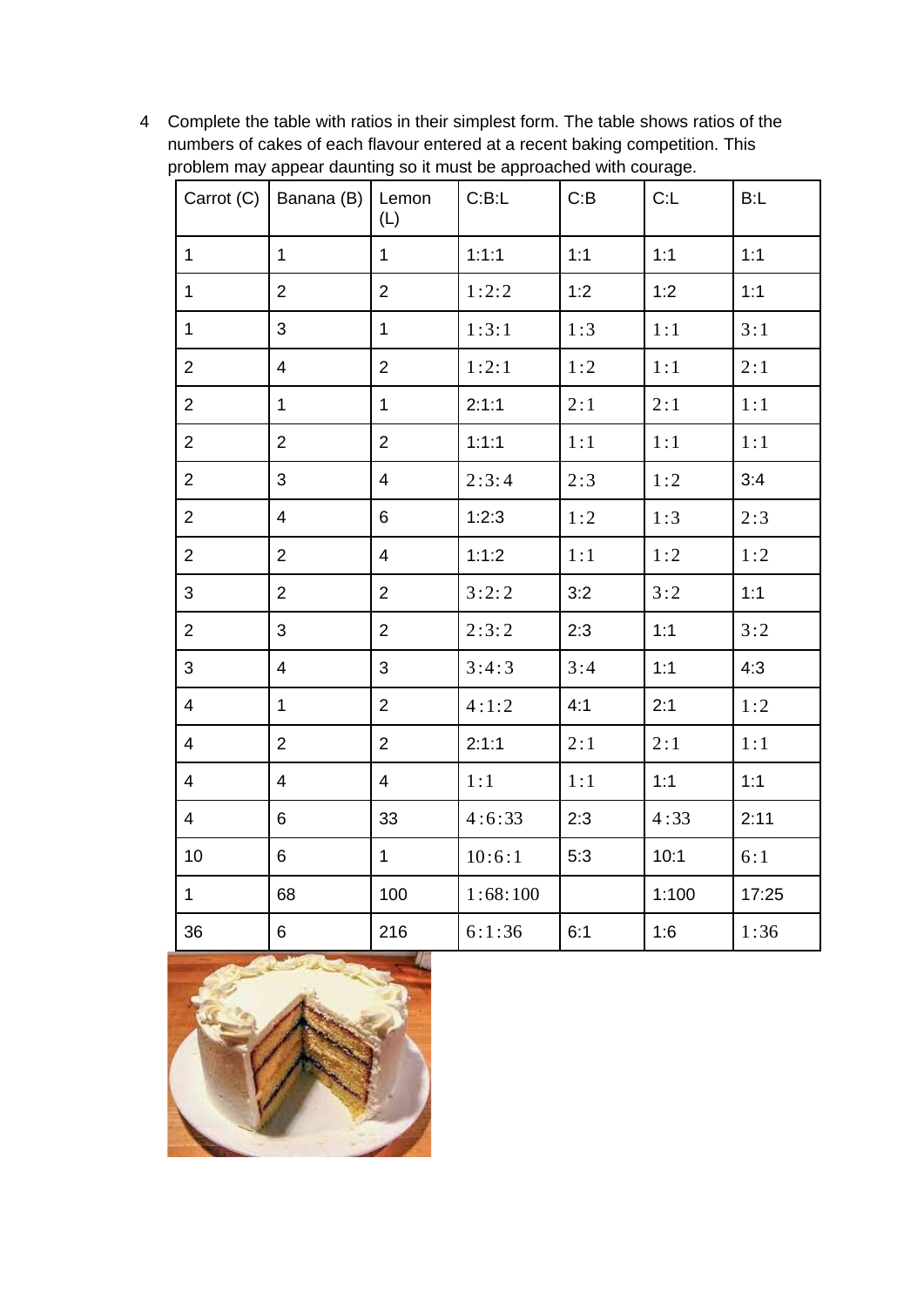4.01. On a farm, for every cow there are 2 pigs. Work out the number of pigs corresponding to each number of cows:

| 1 cow   | 2 cows   | 3 cows           | 4 cows                |
|---------|----------|------------------|-----------------------|
| 2 pigs  | 4 pigs   | 6 pigs           | 8 pigs                |
| 10 cows | 100 cows | <b>1000 cows</b> | 10,000 cows           |
| 20 pigs | 200 pigs |                  | 2000 pigs 20,000 pigs |

4.02. Cows and pigs are the only animals on the farm. Complete the table:

| Number of cows | Number of pigs | Total number of animals |
|----------------|----------------|-------------------------|
| $\mathbf{1}$   | $\overline{2}$ | 3                       |
| $\overline{2}$ | $\overline{4}$ | $\,6\,$                 |
| $\mathbf{3}$   | $\,6\,$        | $\boldsymbol{9}$        |
| 4              | 8              | 12                      |
| 5              | 10             | 15                      |
| 6              | 12             | 18                      |
| $\overline{7}$ | 14             | 21                      |
| 8              | 16             | 24                      |
| 9              | 18             | 27                      |
| $20\,$         | 40             | 60                      |
| 22             | 44             | 66                      |
| $\mathbf 1$    | $\overline{c}$ | $\mathsf 3$             |
| $\overline{2}$ | $\overline{4}$ | $\,6\,$                 |
| 3              | $\,6\,$        | $\boldsymbol{9}$        |
| $\pmb{4}$      | 8              | 12                      |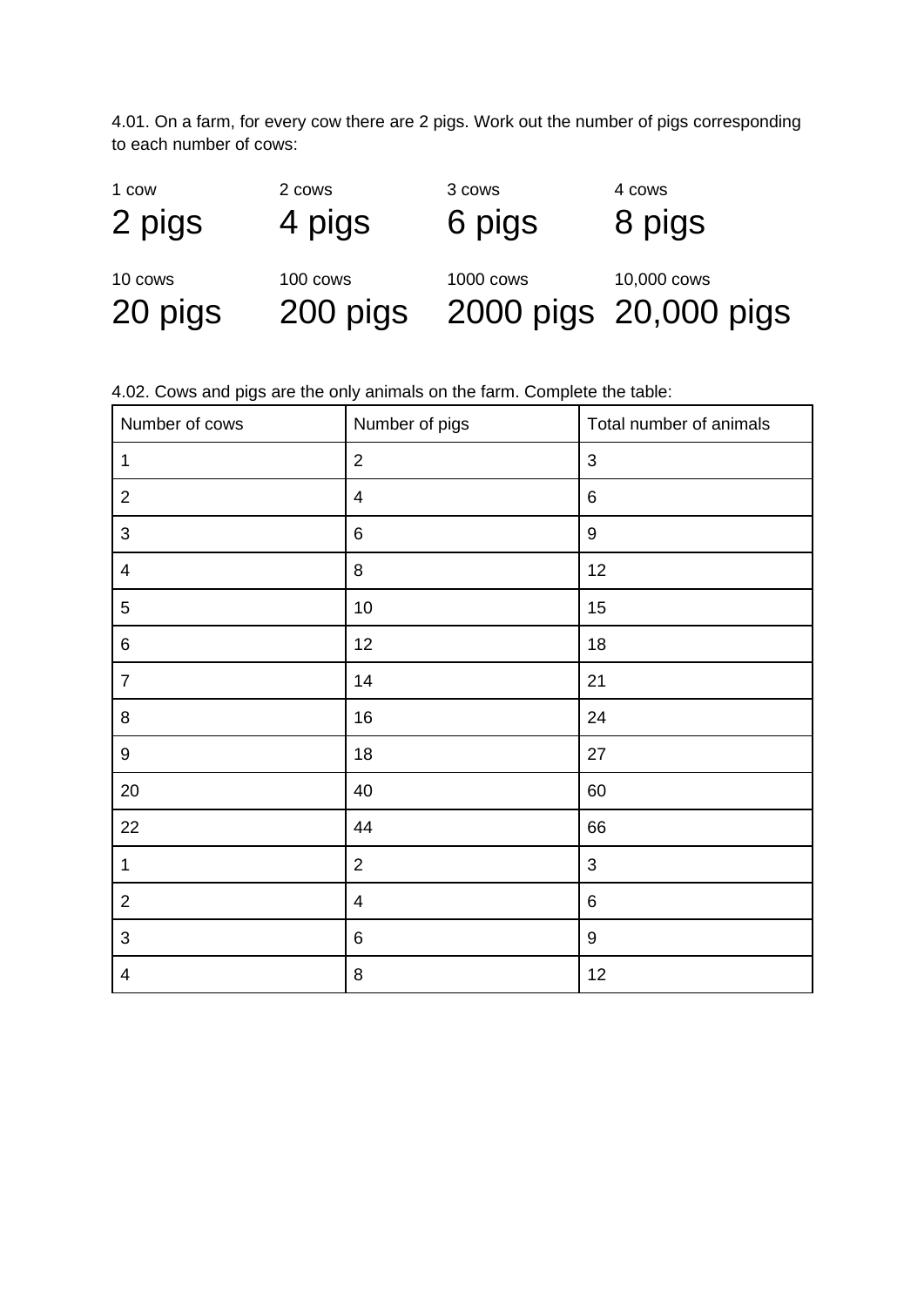4.1 Another farm has chickens and sheep in the ratio 1:3. This means that for every chicken, there are 3 sheep. Work out the number of sheep corresponding to each number of chickens:

| 1 chicken   | 2 chickens   | 3 chickens    | 4 chickens              |
|-------------|--------------|---------------|-------------------------|
| 3 sheep     | 6 sheep      | 9 sheep       | 12 sheep                |
| 10 chickens | 100 chickens | 1000 chickens | 10,000 chickens         |
| 30 sheep    | 300 sheep    |               | 3000 sheep 30,000 sheep |

4.2. Sheep and chickens are the only animals on the farm. Complete the table:

| Number of chickens        | Number of sheep  | Total number of animals |
|---------------------------|------------------|-------------------------|
| $\mathbf 1$               | $\mathsf 3$      | $\overline{4}$          |
| $\overline{c}$            | 6                | 8                       |
| $\mathbf{3}$              | 9                | 12                      |
| $\overline{\mathcal{A}}$  | 12               | 16                      |
| 5                         | 16               | 20                      |
| 6                         | 12               | 16                      |
| 5                         | 15               | 20                      |
| $\overline{7}$            | 21               | 28                      |
| 6                         | 18               | 24                      |
| $20\,$                    | 60               | 80                      |
| 15                        | 45               | 60                      |
| $\mathbf 1$               | $\mathbf{3}$     | $\pmb{4}$               |
| $\overline{c}$            | $\,6$            | $\, 8$                  |
| 5                         | 15               | $20\,$                  |
| $\ensuremath{\mathsf{3}}$ | $\boldsymbol{9}$ | 12                      |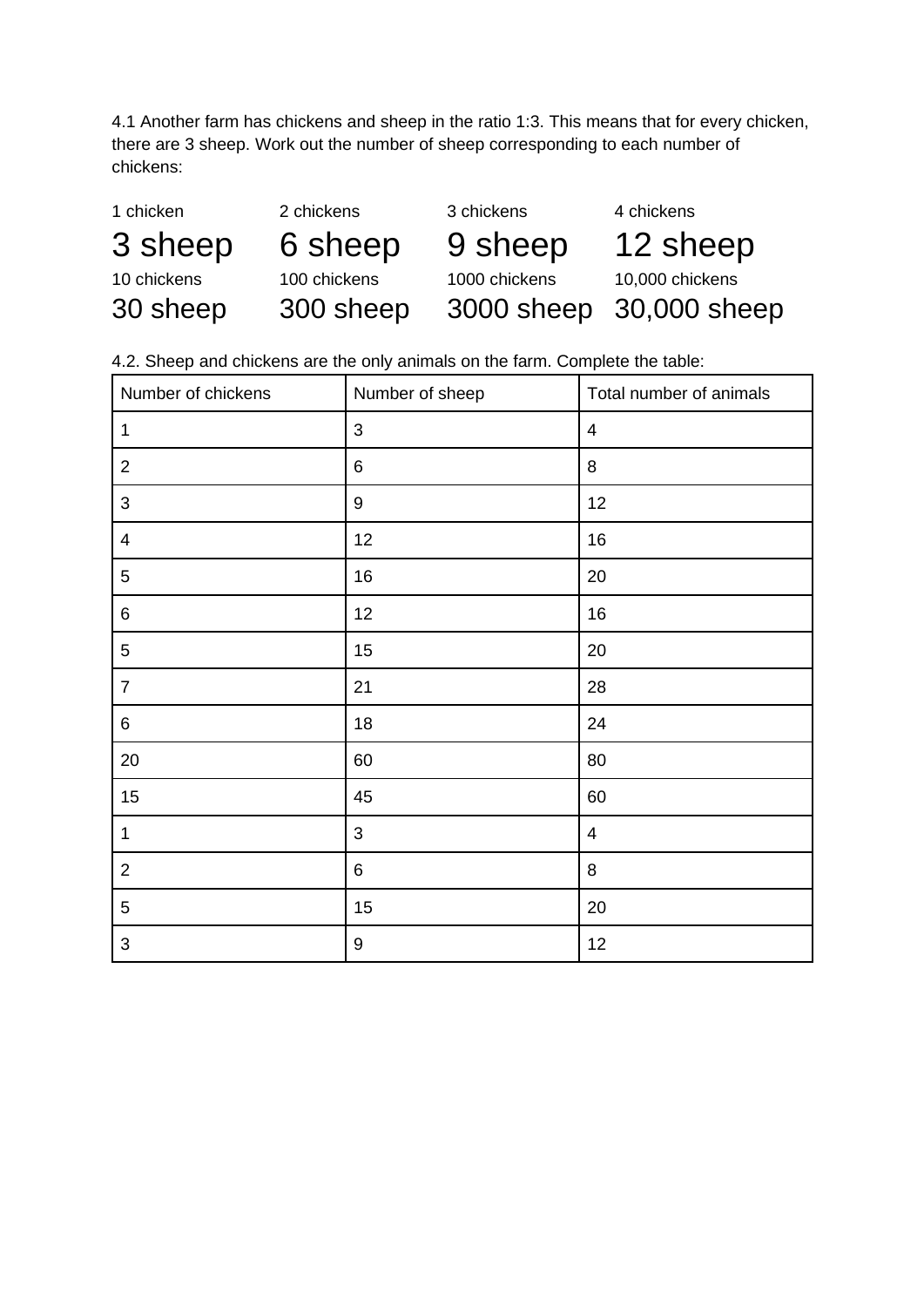4.3 Another farm has antelope and hyenas in the ratio 2:3. Work out the number of hyenas corresponding to each number of antelope:

| 2 antelope  | 4 antelope   | 6 antelope                           | 8 antelope                           |
|-------------|--------------|--------------------------------------|--------------------------------------|
|             |              | 3 hyenas 6 hyenas 9 hyenas 12 hyenas |                                      |
| 10 antelope | 100 antelope | 1000 antelope                        | 10,000 antelope                      |
| 15 hyenas   |              |                                      | 150 hyenas 1500 hyenas 15,000 hyenas |

4.4. Antelope and hyenas are the only animals on the farm. Complete the table:

| Number of antelope       | Number of hyenas | Total number of animals |
|--------------------------|------------------|-------------------------|
| $\mathbf{2}$             | 3                | 5                       |
| 4                        | $\,6$            | $10\,$                  |
| 6                        | 9                | 15                      |
| 8                        | 12               | 20                      |
| $10\,$                   | 15               | 25                      |
| 8                        | 12               | 20                      |
| $10\,$                   | 15               | 25                      |
| $14\,$                   | 21               | 35                      |
| 12                       | 18               | 30                      |
| 20                       | 30               | 50                      |
| 30                       | 45               | 75                      |
| $\mathbf{2}$             | 3                | 5                       |
| $\overline{\mathcal{A}}$ | 6                | 10                      |
| 8                        | 12               | 20                      |
| 12                       | 18               | 30                      |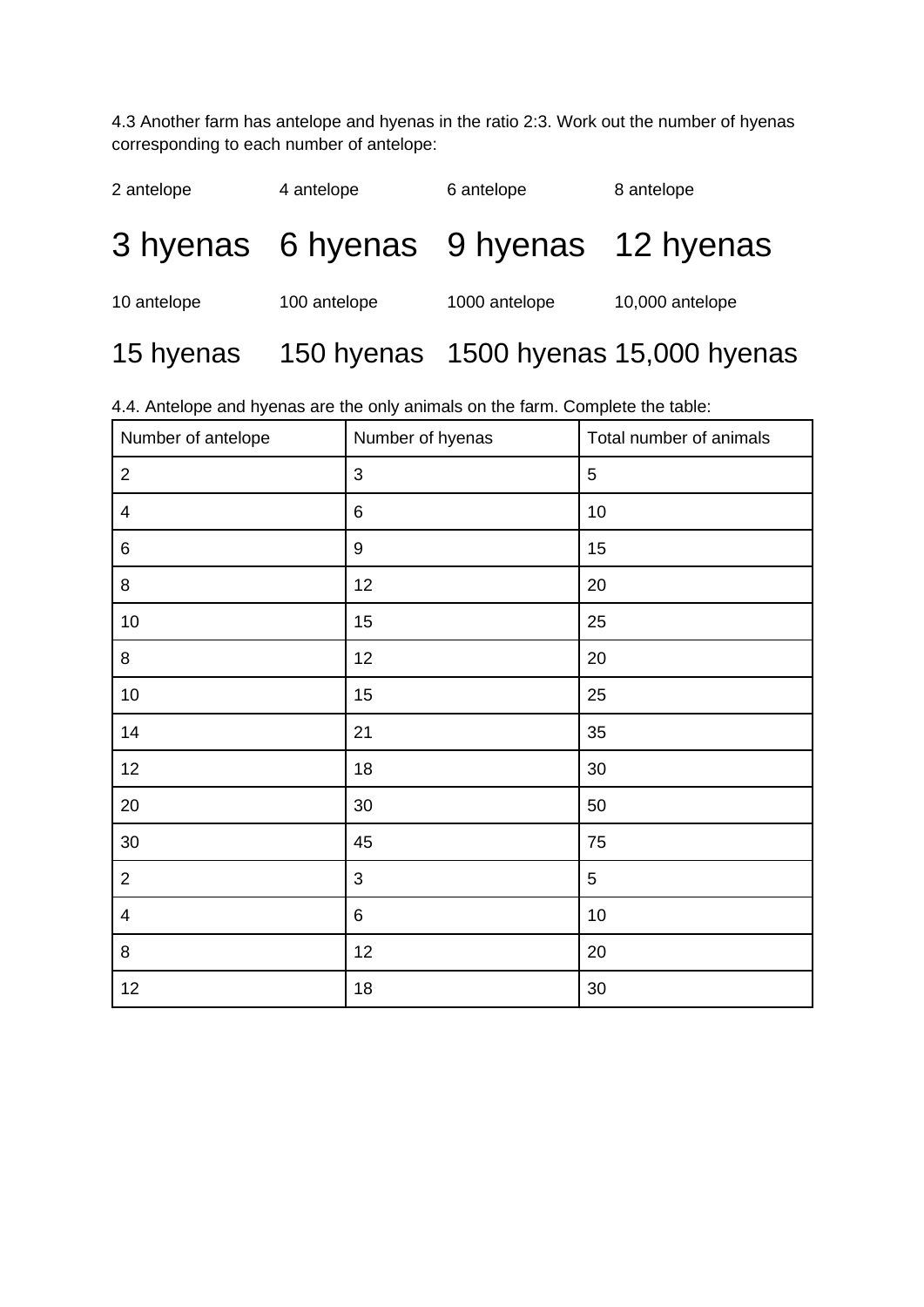4.5 Complete the table showing how to share treats between a cat and a dog. The first row has already been completed!

| Total number of<br>treats | Ratio | Number of treats<br>received by cat | Number of treats<br>received by dog |
|---------------------------|-------|-------------------------------------|-------------------------------------|
| $\overline{2}$            | 1:1   | $\mathbf 1$                         | $\mathbf 1$                         |
| 3                         | 2:1   | $\overline{2}$                      | $\mathbf{1}$                        |
| 3                         | 1:2   | $\mathbf 1$                         | $\overline{2}$                      |
| $\overline{4}$            | 1:1   | $\overline{2}$                      | $\overline{2}$                      |
| $\overline{4}$            | 1:3   | $\mathbf{1}$                        | 3                                   |
| $\overline{4}$            | 3:1   | 3                                   | $\mathbf{1}$                        |
| 5                         | 3:2   | 3                                   | $\overline{2}$                      |
| 5                         | 2:3   | $\overline{2}$                      | 3                                   |
| 5                         | 1:4   | $\mathbf 1$                         | $\overline{\mathbf{4}}$             |
| 5                         | 4:1   | $\overline{4}$                      | $\mathbf{1}$                        |
| 6                         | 1:1   | 3                                   | 3                                   |
| $\overline{7}$            | 4:3   | $\overline{\mathbf{4}}$             | 3                                   |
| $\overline{7}$            | 5:2   | 5                                   | $\overline{2}$                      |
| 8                         | 7:1   | $\overline{7}$                      | $\mathbf{1}$                        |
| 8                         | 5:3   | 5                                   | 3                                   |
| 8                         | 3:1   | 6                                   | $\overline{2}$                      |
| 8                         | 1:3   | $\overline{2}$                      | $6\phantom{a}$                      |
| 8                         | 1:1   | $\overline{4}$                      | $\overline{4}$                      |
| 12                        | 1:2   | $\pmb{4}$                           | 8                                   |



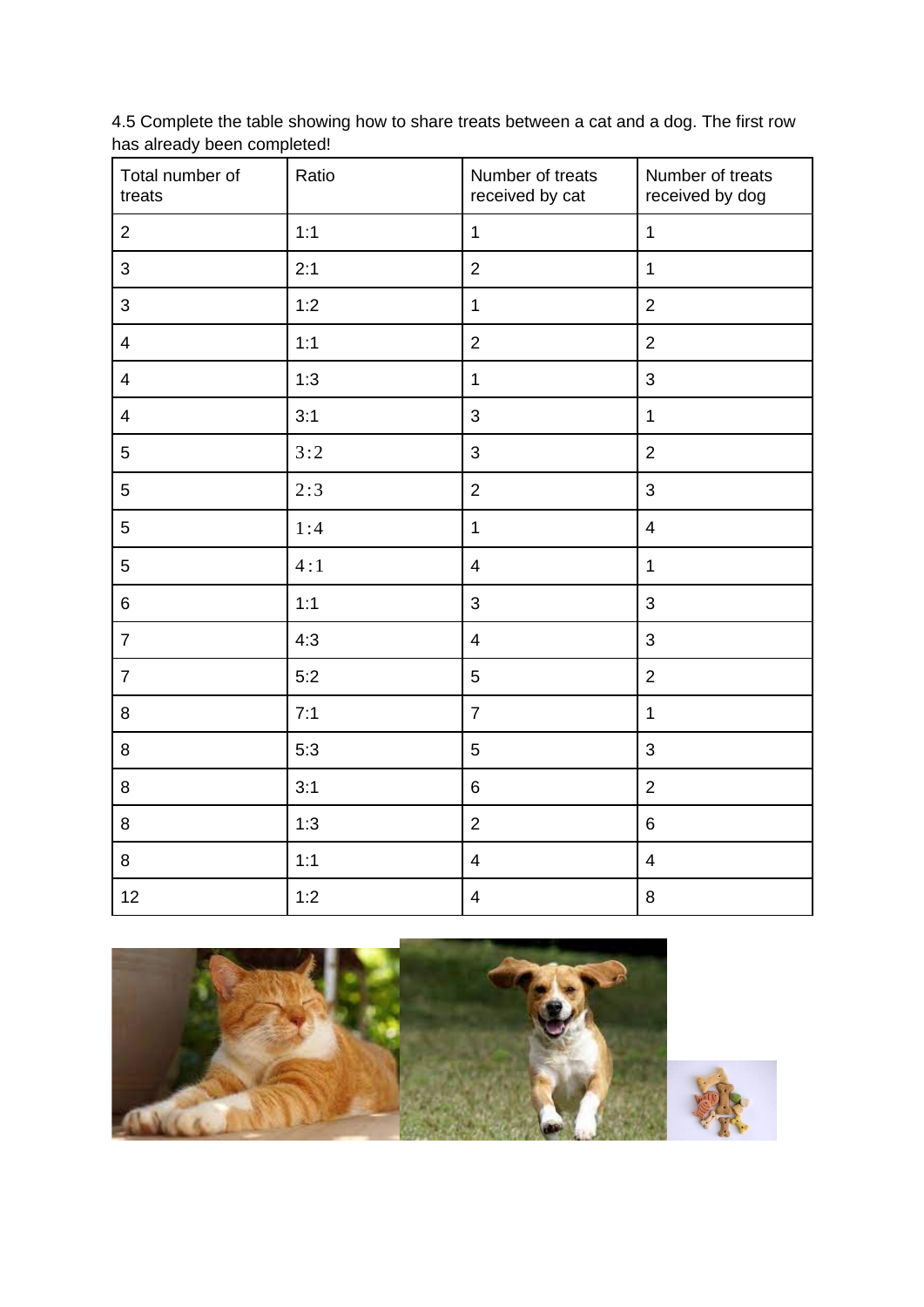| Profit (\$) | Ratio manager:<br>employee | Payout received by<br>manager (\$) | Payout received by<br>employee (\$) |
|-------------|----------------------------|------------------------------------|-------------------------------------|
| 20,000      | 1:1                        | 10,000                             | 10,000                              |
| 30,000      | 2:1                        | 20,000                             | 10,000                              |
| 30,000      | 1:2                        | 10,000                             | 20,000                              |
| 40,000      | 1:1                        | 20,000                             | 20,000                              |
| 40,000      | 1:3                        | 10,000                             | 30,000                              |
| 40,000      | 3:1                        | 30,000                             | 10,000                              |
| 50,000      | 3:2                        | 30,000                             | 20,000                              |
| 50,000      | 2:3                        | 20,000                             | 30,000                              |
| 50,000      | 1:4                        | 10,000                             | 40,000                              |
| 50,000      | 4:1                        | 40,000                             | 10,000                              |
| 60,000      | 1:1                        | 30,000                             | 30,000                              |
| 110,000     | 10:1                       | 100,000                            | 10,000                              |
| 120,000     | 5:1                        | 100,000                            | 20,000                              |
| 300,000     | 1:2                        | 100,000                            | 200,000                             |
| 500,000     | 3:2                        | 300,000                            | 200,000                             |
| 1,000,000   | 3:2                        | 600,000                            | 400,000                             |
| 1,100,000   | 10:1                       | 1,000,000                          | 100,000                             |
| 1,200,000   | 5:1                        | 1,000,000                          | 200,000                             |
| 10,100,000  | 100:1                      | 10,000,000                         | 100,000                             |

4.55 Complete the table showing how to split profit between a manager and an employee: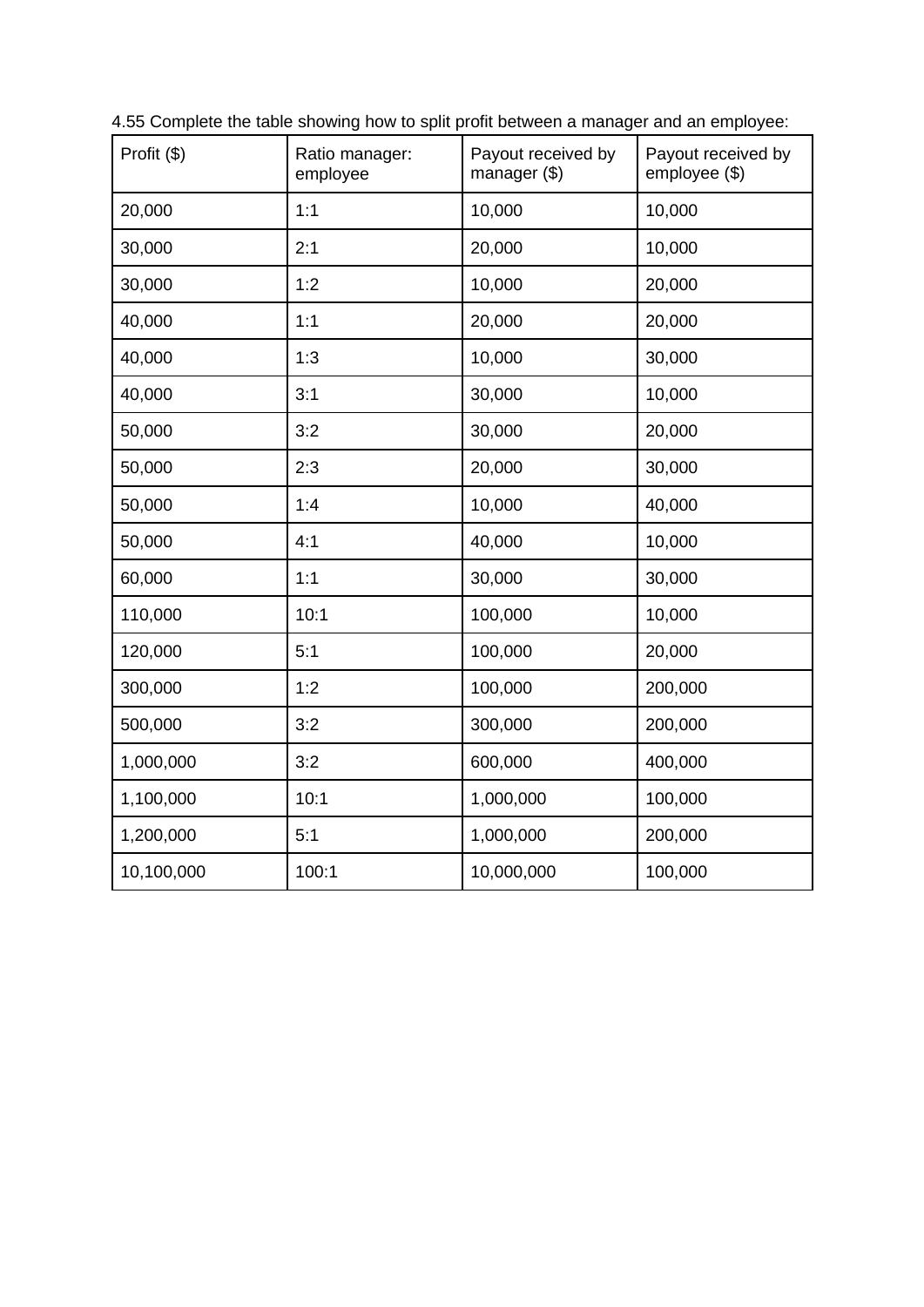| Total number of<br>counters | Ratio of red counters<br>Number of red<br>to green counters<br>counters |                         | Number of green<br>counters |
|-----------------------------|-------------------------------------------------------------------------|-------------------------|-----------------------------|
| 100                         | 1:1                                                                     | 50                      | 50                          |
| $\overline{2}$              | 1:1                                                                     | $\mathbf{1}$            | $\mathbf{1}$                |
| 3                           | 2:1                                                                     | $\overline{2}$          | $\mathbf{1}$                |
| 5                           | 2:3                                                                     | $\overline{2}$          | $\mathsf{3}$                |
| 10                          | 2:3                                                                     | $\overline{\mathbf{4}}$ | $6\phantom{a}$              |
| 50                          | 2:3                                                                     | 20                      | 30                          |
| 100                         | 2:3                                                                     | 40                      | 60                          |
| 5                           | 1:4                                                                     | $\mathbf 1$             | $\overline{4}$              |
| 10                          | 1:4                                                                     | $\overline{2}$          | 8                           |
| 50                          | 1:4                                                                     | 10                      | 40                          |
| 100                         | 1:4                                                                     | 20                      | 80                          |
| $6\phantom{a}$              | 2:1                                                                     | $\overline{\mathbf{4}}$ | $\overline{2}$              |
| 9                           | 2:1                                                                     | 6                       | 3                           |
| 12                          | 2:1                                                                     | 8                       | $\overline{\mathbf{4}}$     |
| 15                          | 2:1                                                                     | 10                      | 5                           |
| 18                          | 2:1                                                                     | 12                      | $6\phantom{a}$              |
| 180                         | 2:1                                                                     | 120                     | 60                          |
| $\overline{7}$              | 3:4                                                                     | 3                       | $\overline{4}$              |
| 14                          | 3:4                                                                     | $\,6$                   | $\, 8$                      |

4.575. Complete the table showing the number of red and green counters in a bag: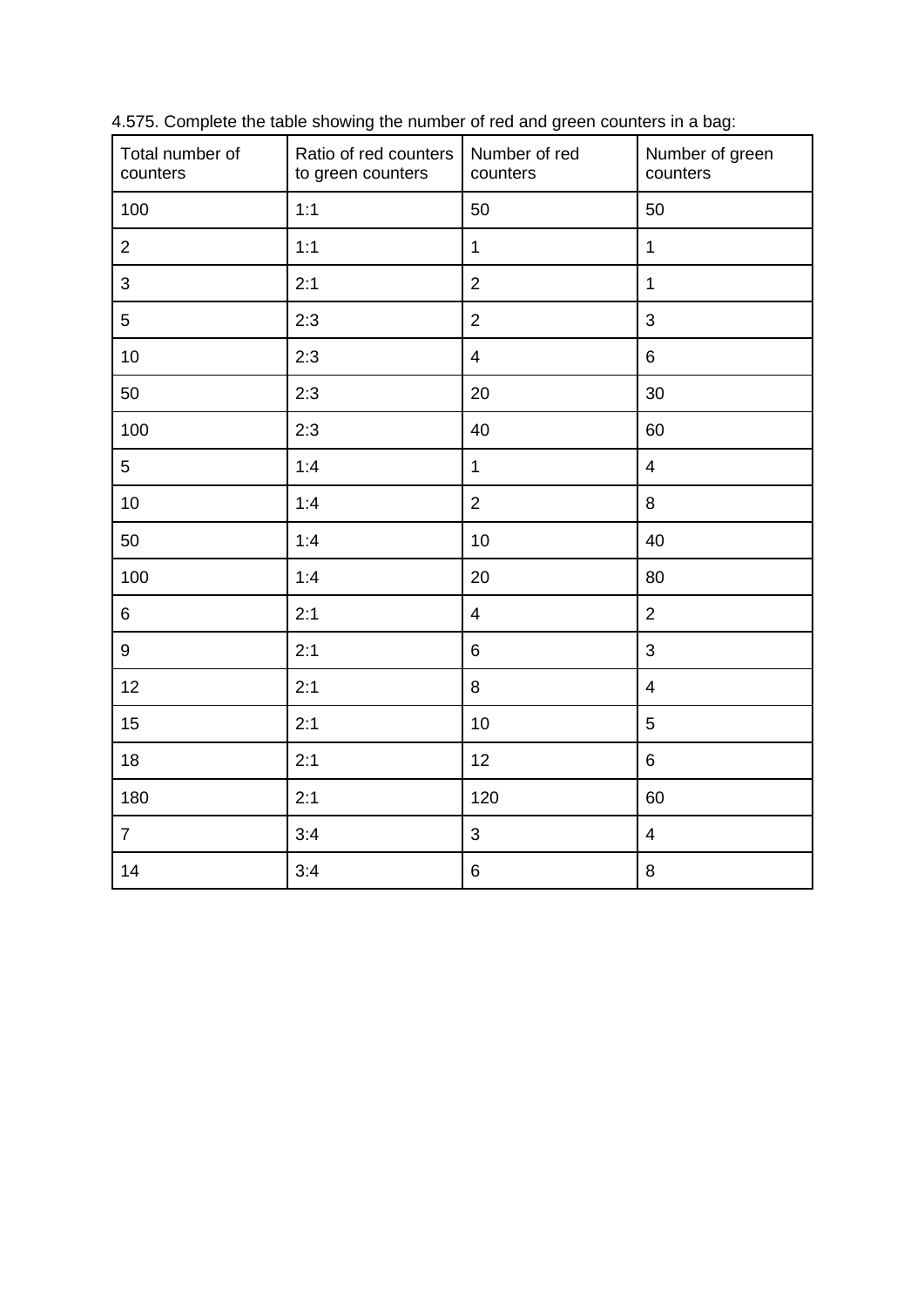| Total number of<br>counters | Ratio of blue<br>counters to yellow<br>counters | Number of blue<br>Number of yellow<br>counters<br>counters |     |
|-----------------------------|-------------------------------------------------|------------------------------------------------------------|-----|
| 10                          | 1:1                                             | 5                                                          | 5   |
| 21                          | 3:4                                             | 9                                                          | 12  |
| 28                          | 3:4                                             | 12                                                         | 16  |
| 35                          | 3:4                                             | 15                                                         | 20  |
| 8                           | 3:5                                             | 3                                                          | 5   |
| 16                          | 3:5                                             | 6                                                          | 10  |
| 24                          | 3:5                                             |                                                            | 15  |
| 32                          | 3:5                                             |                                                            | 20  |
| 9                           | 4:5                                             | $\overline{4}$                                             | 5   |
| 90<br>4:5                   |                                                 | 40                                                         | 50  |
| 900                         | 4:5                                             |                                                            | 500 |
| 18                          | 4:5                                             | 8                                                          | 10  |
| 27                          | 4:5                                             | 12                                                         | 15  |
| 11                          | 6:5                                             | 6                                                          | 5   |
| 22                          | 6:5                                             | 12                                                         | 10  |
| 33                          | 6:5                                             | 18                                                         | 15  |
| 55                          | 6:5                                             | 30                                                         | 25  |
| 77                          | 6:5                                             | 42                                                         | 35  |
| 143                         | 6:5                                             | 78                                                         | 65  |

4.5875. Complete the table showing the number of blue and yellow counters in a bag: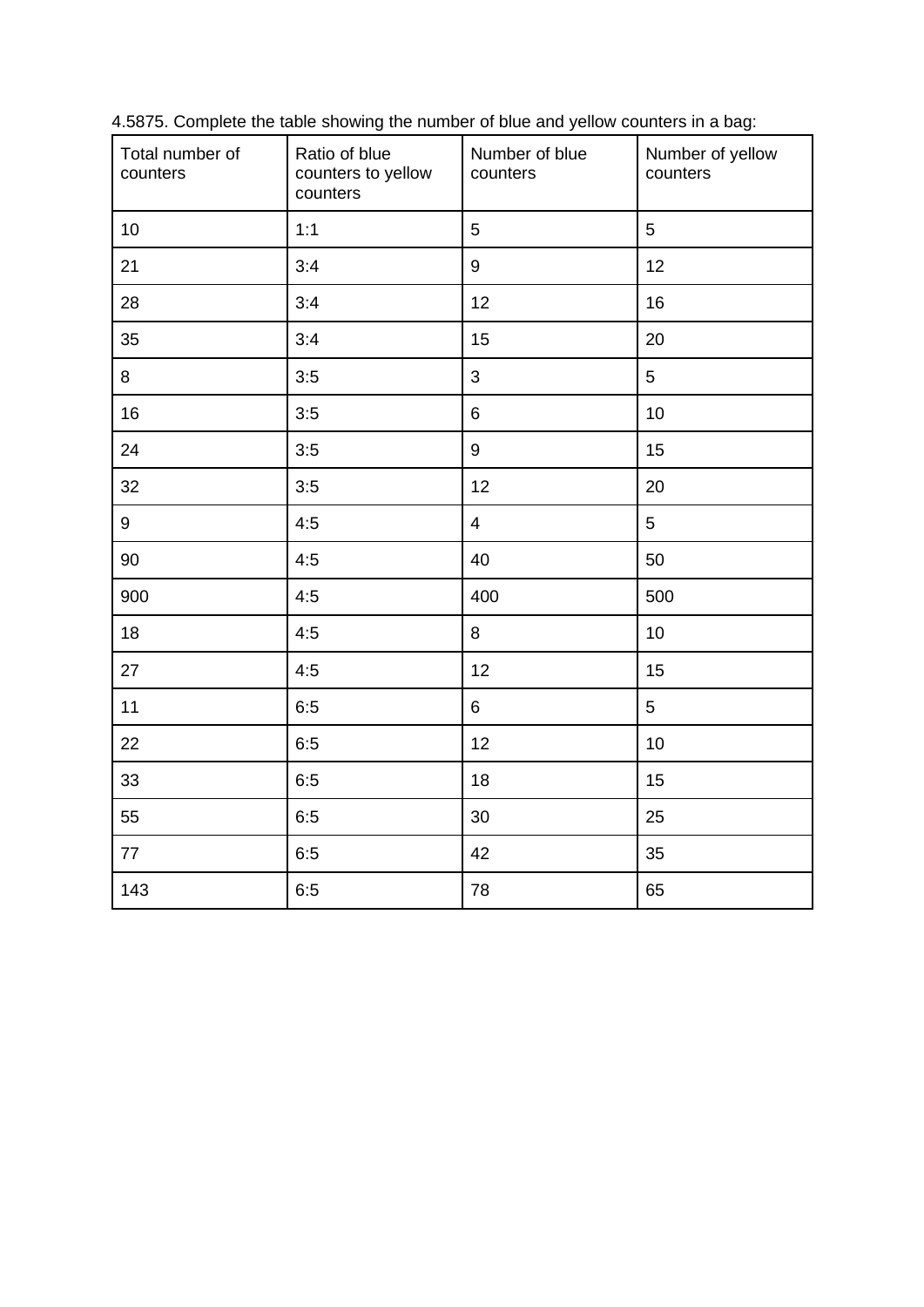4.6 A farmer has 300 bales of hay and 2 fields of sheep. The first field has twice as many sheep as the second field. How many bales should be delivered to each field?

# 200 to first field and 100 to second field

4.65 A baker bakes 600 loaves of bread. They must be divided between 2 villages. The first village has twice as many inhabitants as the second. How many loaves should be delivered to each village?

# 400 to first village and 200 to second village

4.675 A warehouse must divide 12 pallets into 2 equal piles. How many pallets should go on each pile?

#### 6

4.7 A different warehouse must divide 12 different pallets into 2 piles, but at this warehouse the first pile must have twice as many pallets on it as the second pile. How many pallets must each pile have at this warehouse?

## 8, 4

4.8 Yet another warehouse has yet another pallet-stacking policy. At this warehouse, 12 pallets must again be divided into 2 piles, but the first pile must have 3 times as many pallets on it as the second. How many pallets must go on each stack at this warehouse?

### 9, 3

4.9 Ian decides that he is bored of stacking pallets by hand and decides to apply for a job as a forklift driver. On the training course he learns that he must load lorries with white and brown loaves in the ratio 2:1. One lorry can carry 30,000 loaves at a time. How many white loaves and how many brown loaves must Ian load onto each lorry?

# 20,000 white and 10,000 brown

4.95 While loading bread, Ian notices that all of it is going to only 2 customers: "Bread Products" and "Bread Solutions". He also notices that for every 2 lorries from Bread Products he loads 5 lorries from Bread Solutions. If Ian loads 70 lorries in a day, how many lorries does he load for each customer?

# Bread Products: 20 Bread Solutions: 50

4.96 Bread Solutions goes out of business due to a high-profile corruption scandal and its lorries are split between two new companies, "Bread Basket" and "Bread Line", in the ratio 2:3. If Ian still loads 70 lorries in a day, how many must he load for each of these new customers?

Bread Basket: 20 Bread Line: 30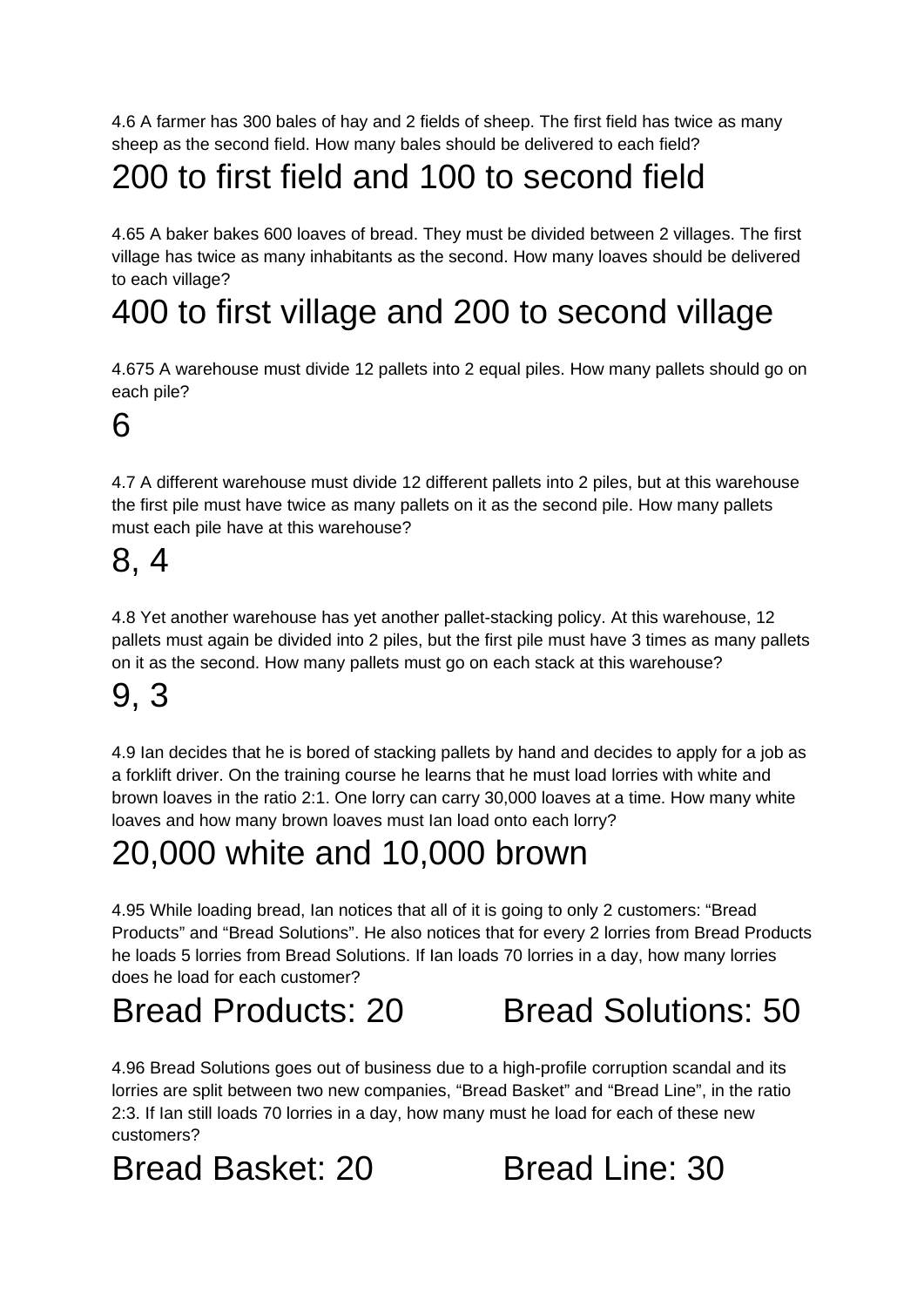| 5 Share each number in the given ratio: |            |              |
|-----------------------------------------|------------|--------------|
| 12, 1:1:1                               | 15, 1:1:1  | 18, 1:1:1    |
| 4, 4, 4                                 | 5, 5, 5    | 6, 6, 6      |
| 12, 1:1:2                               | 16, 1:1:2  | 20, 1:1:2    |
| 3, 3, 6                                 | 4, 4, 8    | 5, 5, 10     |
| 15, 1:2:2                               | 20, 1:2:2  | 25, 1:2:2    |
| 3, 6, 6                                 | 4, 8, 8    | 5, 10, 10    |
| 12, 1:2:3                               | 18, 1:2:3  | 24, 1:2:3    |
| 2, 4, 6                                 | 3, 6, 9    | 4, 8, 12     |
| 14, 2:2:3                               | 21, 2:2:3  | 28, 2:2:3    |
| 4, 4, 6                                 | 6, 6, 9    | 8, 8, 12     |
| 120, 1:1:1                              | 150, 1:1:1 | 180, 1:1:1   |
| 40, 40, 40                              | 50, 50, 50 | 60, 60, 60   |
| 120, 1:1:2                              | 160, 1:1:2 | 200, 1:1:2   |
| 30, 30, 60                              | 40, 40, 80 | 50, 50, 100  |
| 150, 1:2:2                              | 200, 1:2:2 | 250, 1:2:2   |
| 30, 60, 60                              | 40, 80, 80 | 50, 100, 100 |
| 120, 1:2:3                              | 180, 1:2:3 | 240, 1:2:3   |
| 20, 40, 60                              | 30, 60, 90 | 40, 80, 120  |
| 140, 2:2:3                              | 210, 2:2:3 | 280, 2:2:3   |
| 40, 40, 60                              | 60, 60, 90 | 80, 80, 120  |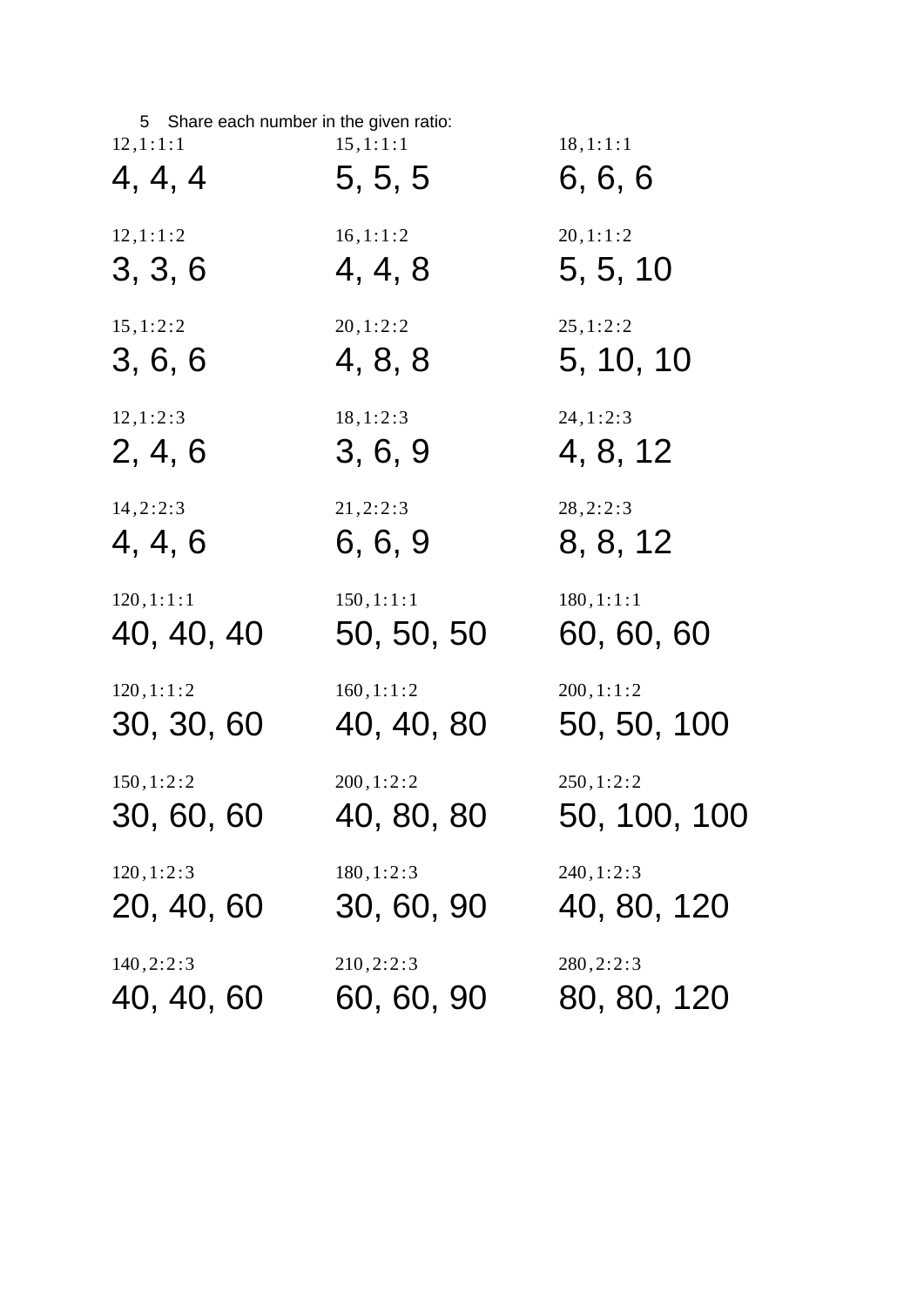| <b>Bank</b>     | Amount | Suspect A | Suspect B | Suspect C |
|-----------------|--------|-----------|-----------|-----------|
| <b>HSBC</b>     | £600   | £300      | £200      | £100      |
| <b>Barclays</b> | £1200  | £600      | £400      | £200      |
| Co-op Bank      | £60    | £30       | £20       | £10       |
| Post Office     | £24    | £12       | £8        | £4        |
| Halifax         | £450   | £225      | £150      | £75       |
| <b>TSB</b>      | £900   | £450      | £300      | £150      |
| Lloyds          | £300   | £150      | £100      | £50       |
| Santander       | £1800  | £900      | £600      | £300      |

6 A trio of bank robbers split their illicit gains in the ratio 3:2:1. Complete the table showing each robber's share:

7 After a police investigation, Suspects A, B and C are sentenced. The judge decides that a total of 18 years in prison must be divided between the suspects in proportion to each suspect's share of the loot. How long will each suspect spend in prison?

# Suspect C: 3 years

Suspect A: 9 years Suspect B: 6 years

8 A monarch distributes pennies to 3 beggars in a different ratio every day of the week. The number of pennies distributed also changes each day. Complete the table showing the number of pennies received by each beggar:

| Day       | <b>Total number</b><br>of pennies | Ratio  | Beggar 1 | Beggar 2 | Beggar 3 |
|-----------|-----------------------------------|--------|----------|----------|----------|
| Monday    | 13                                | 3:5:7  | 3        | 5        | 7        |
| Tuesday   | 240                               | 3:1:4  | 90       | 30       | 120      |
| Wednesday | 1200                              | 2:3:7  | 200      | 300      | 700      |
| Thursday  | 300                               | 3:3:4  | 90       | 90       | 120      |
| Friday    | 500                               | 3:5:12 | 75       | 125      | 300      |
| Saturday  | 1000                              | 3:5:12 | 150      | 250      | 600      |
| Sunday    | 2000                              | 8:5:7  | 800      | 500      | 700      |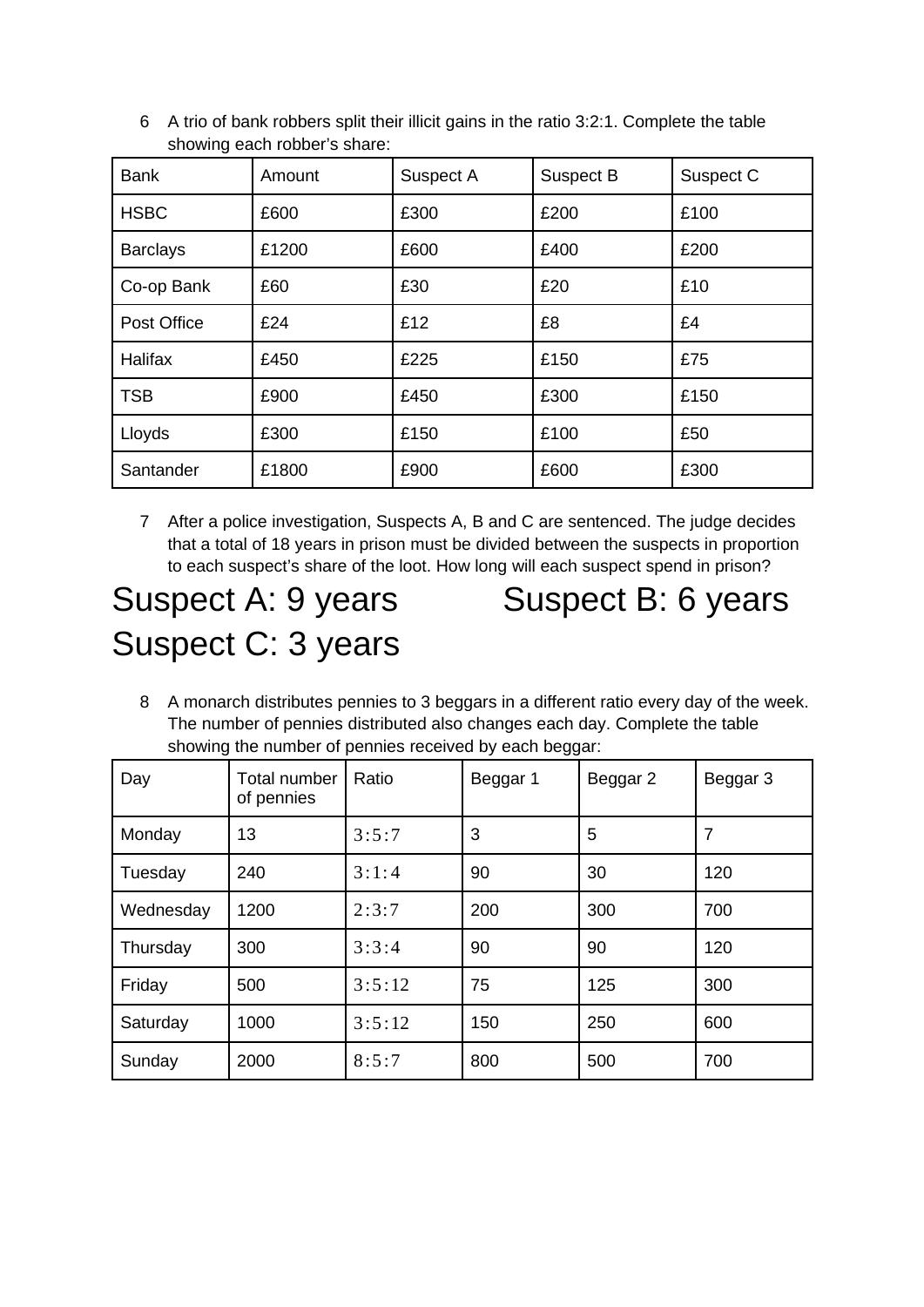| 9 | Work out the value of $B$ :<br>$A + B = 2, A = 1$<br>1     | $A + B = 3, A = 1$<br>2                            | $A + B = 4, A = 1$<br>3                                            |
|---|------------------------------------------------------------|----------------------------------------------------|--------------------------------------------------------------------|
|   | $A + B = 2, A = 2$                                         | $A + B = 3, A = 2$                                 | $A + B = 4, A = 2$                                                 |
|   | ( )                                                        | 1                                                  | 2                                                                  |
|   | $A + B = 12, A = 1$                                        | $A + B = 13, A = 1$                                | $A + B = 14, A = 1$                                                |
|   | 11                                                         | 12                                                 | 13                                                                 |
|   | $A + B = 12, A = 2$                                        | $A+B=13, A=2$                                      | $A + B = 14, A = 2$                                                |
|   | 10                                                         | 11                                                 | 12                                                                 |
|   | $A + B = 12, A = 11$                                       | $A+B=13, A=11$                                     | $A + B = 14, A = 11$                                               |
|   | 1                                                          | $\overline{2}$                                     | 3                                                                  |
|   | $A + B = 12, A = 12$                                       | $A + B = 13, A = 12$                               | $A + B = 14, A = 12$                                               |
|   | $\mathbf{\Omega}$                                          | 1                                                  | $\overline{2}$                                                     |
|   | $B - A = 1, A = 1$                                         | $B - A = 2, A = 1$                                 | $B - A = 3, A = 1$                                                 |
|   | $\overline{2}$                                             | З                                                  | 4                                                                  |
|   | $B - A = 1, A = 2$                                         | $B - A = 2, A = 2$                                 | $B - A = 3, A = 3$                                                 |
|   | ٽ                                                          | 4                                                  | ხ                                                                  |
|   | $A - B = 1, A = 1$                                         | $A - B = 2, A = 1$<br>1                            | $A - B = 3, A = 1$<br>2                                            |
|   | $A - B = 1, A = 2$                                         | $A - B = 2, A = 3$                                 | $A - B = 3, A = 4$                                                 |
|   | 1                                                          | $\overline{2}$                                     | 3                                                                  |
|   | $A - B = 2, A = 2$<br>$A - B = 0, A = 2$<br>$\overline{2}$ | $A - B = 3, A = 3$<br>1<br>$A - B = 0, A = 3$<br>3 | $A - B = 4$ , $A = 4$<br>$\overline{2}$<br>$A - B = 0, A = 4$<br>4 |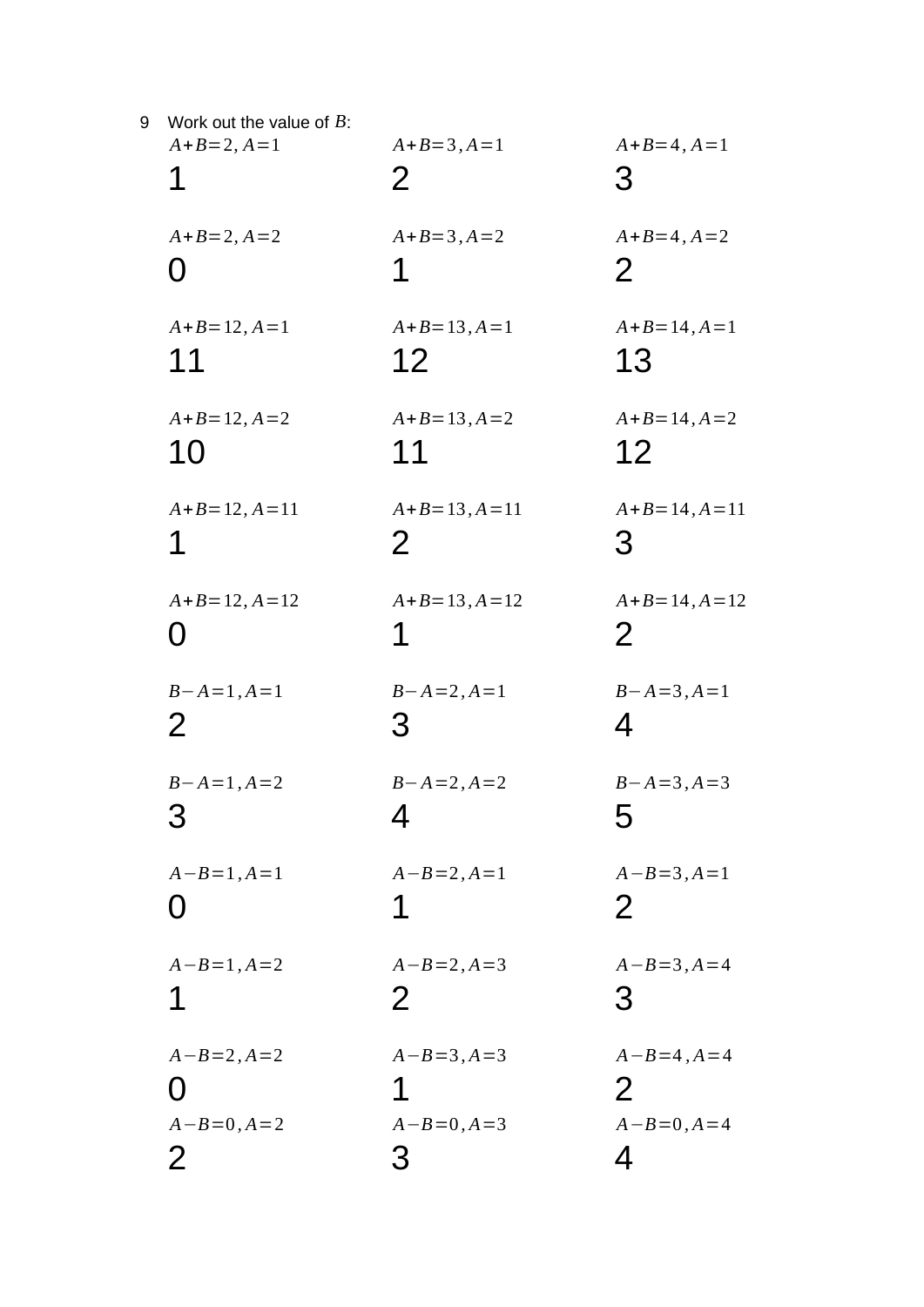| A:B | $A:A+B$ | $A:A-B$ |
|-----|---------|---------|
| 2:1 | 2:3     | 2:1     |
| 3:1 | 3:4     | 3:2     |
| 4:1 | 4:5     | 4:3     |
| 5:1 | 5:6     | 5:4     |
| 3:2 | 3:5     | 3:1     |
| 5:2 | 5:7     | 5:3     |
| 7:2 | 7:9     | 7:5     |
| 4:3 | 4:7     | 4:1     |
| 5:3 | 5:8     | 5:2     |
| 7:3 | 7:10    | 7:4     |
| 5:4 | 5:9     | 5:1     |
| 7:4 | 7:11    | 7:3     |
| 6:5 | 6:11    | 6:1     |
| 7:5 | 7:12    | 7:2     |
| 7:6 | 7:13    | 7:1     |
|     |         |         |
|     |         |         |
|     |         |         |
|     |         |         |

Complete the table--for the last 4 rows, you can choose the ratio *A*: *B*!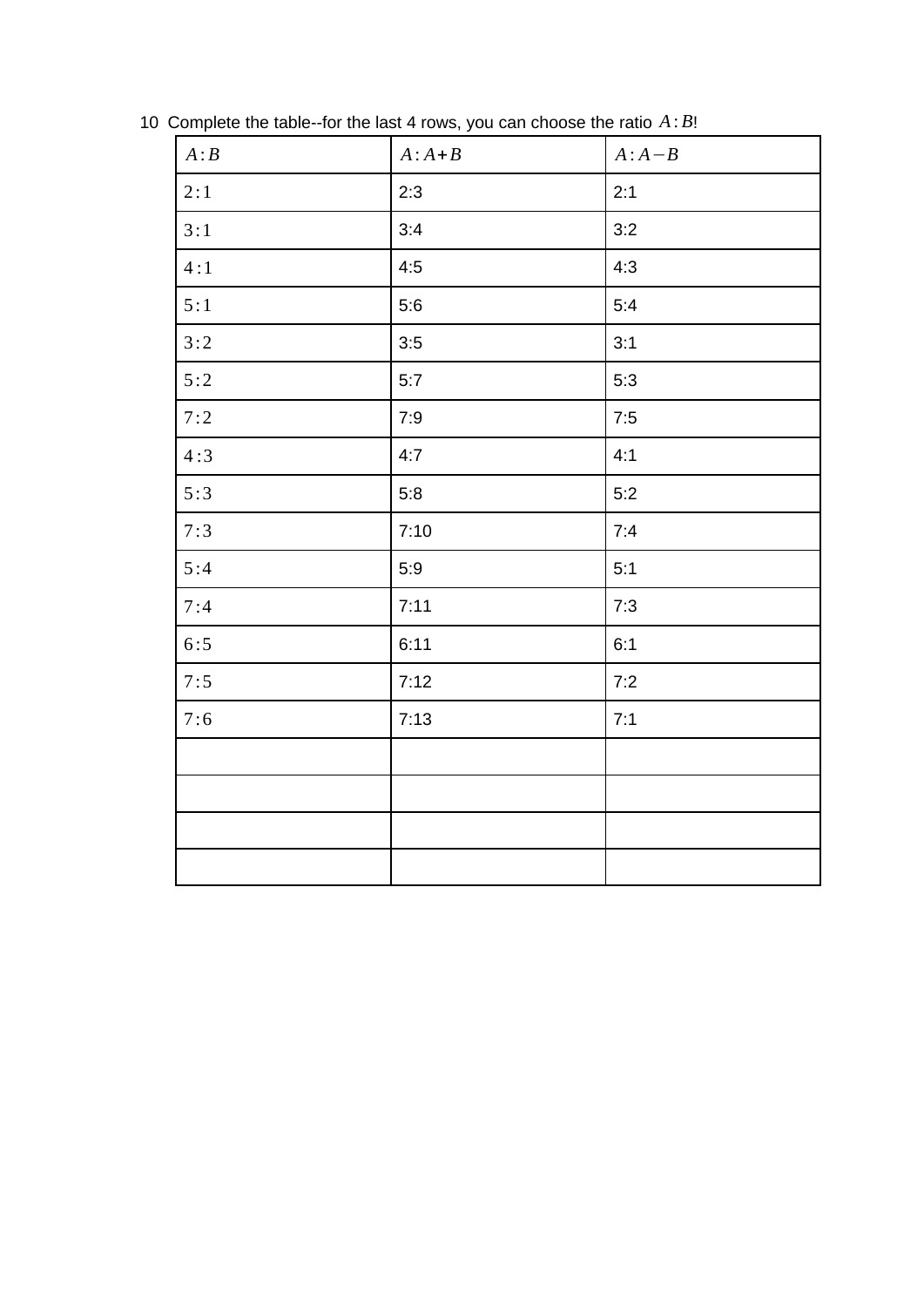#### Complete the table:

| $\boldsymbol{A}$ | $\boldsymbol{B}$ | $A + B$          | $A - B$             | A:B | $A:A+B$ | $A:A-B$ |
|------------------|------------------|------------------|---------------------|-----|---------|---------|
| $\mathbf{1}$     | $\mathbf{1}$     | $\overline{2}$   | $\overline{0}$      | 1:1 | 1:2     | 1:0     |
| $\overline{2}$   | $\mathbf{1}$     | $\mathbf{3}$     | $\mathbf{1}$        | 2:1 | 2:3     | 2:1     |
| $\mathbf{3}$     | $\mathbf{1}$     | $\overline{4}$   | $\overline{2}$      | 3:1 | 3:4     | 3:2     |
| $6\,$            | $\overline{2}$   | $\, 8$           | $\overline{4}$      | 3:1 | 3:4     | 3:2     |
| $\overline{3}$   | $\overline{2}$   | 5                | $\mathbf{1}$        | 3:2 | 3:5     | 3:1     |
| $\overline{4}$   | $\mathbf{1}$     | 5                | 3                   | 4:1 | 4:5     | 4:3     |
| $\overline{4}$   | $\overline{2}$   | $\,6\,$          | $\overline{2}$      | 2:1 | 2:3     | 2:1     |
| $\overline{4}$   | $\mathbf{3}$     | $\overline{7}$   | $\mathbf 1$         | 4:3 | 4:7     | 4:1     |
| 5                | $\mathbf 1$      | $\,6\,$          | $\overline{4}$      | 5:1 | 5:6     | 5:4     |
| 5                | $\overline{2}$   | $\overline{7}$   | 3                   | 5:2 | 5:7     | 5:3     |
| 5                | $\overline{3}$   | 8                | $\overline{2}$      | 5:3 | 5:8     | 5:2     |
| 5                | $\overline{4}$   | $\boldsymbol{9}$ | $\mathbf 1$         | 5:4 | 5:9     | 5:1     |
| 5                | 5                | 10               | $\pmb{0}$           | 1:1 | 1:2     | 1:0     |
| $\mathbf 1$      | $\mathbf 1$      | $\overline{2}$   | $\mathsf{O}\xspace$ | 1:1 | 1:2     | 1:0     |
| $\mathbf 1$      | $\overline{2}$   | 3                | $\textnormal{-1}$   | 1:2 | 1:3     | $1: -1$ |
| $\overline{2}$   | $\mathbf{1}$     | 3                | $\mathbf{1}$        | 2:1 | 2:3     | 2:1     |
| 3                | $\overline{2}$   | 5                | $\mathbf{1}$        | 3:2 | 3:5     | 3:1     |
| $\overline{4}$   | 3                | $\overline{7}$   | $1\,$               | 4:3 | 4:7     | 4:1     |
| 5                | $\overline{4}$   | $\boldsymbol{9}$ | $\mathbf 1$         | 5:4 | 5:9     | 5:1     |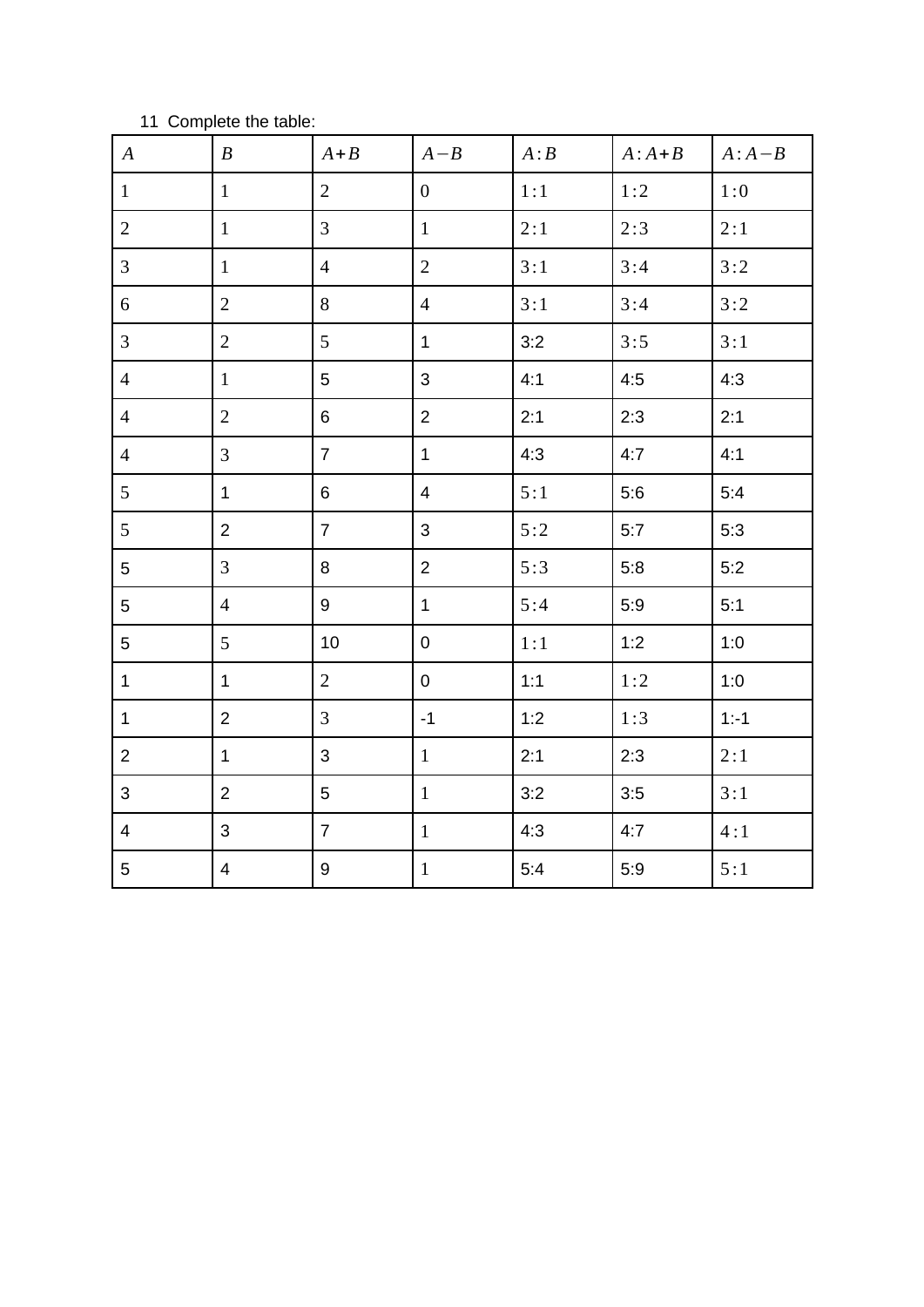| 12 Work out the value of B:<br>$A:B=1:1, A=1$ | $A:B=1:1, A=2$                                      | $A:B=1:1,A=3$  |
|-----------------------------------------------|-----------------------------------------------------|----------------|
| 1                                             | $\overline{2}$                                      | 3              |
| $A:B=1:2, A=1$                                | $A:B=1:2, A=2$                                      | $A:B=1:2, A=3$ |
| $\overline{2}$                                | 4                                                   | 6              |
|                                               | $A:B=1:1, A+B=2$ $A:B=1:1, A+B=4$ $A:B=1:1, A+B=6$  |                |
| 1                                             | 2 <sup>1</sup>                                      | 3              |
|                                               | $A:B=1:2, A+B=3$ $A:B=1:2, A+B=6$ $A:B=1:2, A+B=9$  |                |
| $\overline{2}$                                | 4                                                   | 6              |
|                                               | $A:B=1:3, A+B=4$ $A:B=1:3, A+B=8$ $A:B=1:3, A+B=12$ |                |
| З                                             | 6                                                   | 9              |
|                                               | $A:B=1:2, B-A=1 \ A:B=1:2, B-A=2 \ A:B=1:2, B-A=3$  |                |
| $\overline{2}$                                | 4                                                   | 6              |
|                                               | $A:B=1:3, B-A=2$ $A:B=1:3, B-A=4$ $A:B=1:3, B-A=6$  |                |
| 3                                             | 6                                                   | 9              |
|                                               | $A:B=2:3, B-A=1$ $A:B=2:3, B-A=2$ $A:B=2:3, B-A=3$  |                |
| З                                             | 6                                                   | 9              |